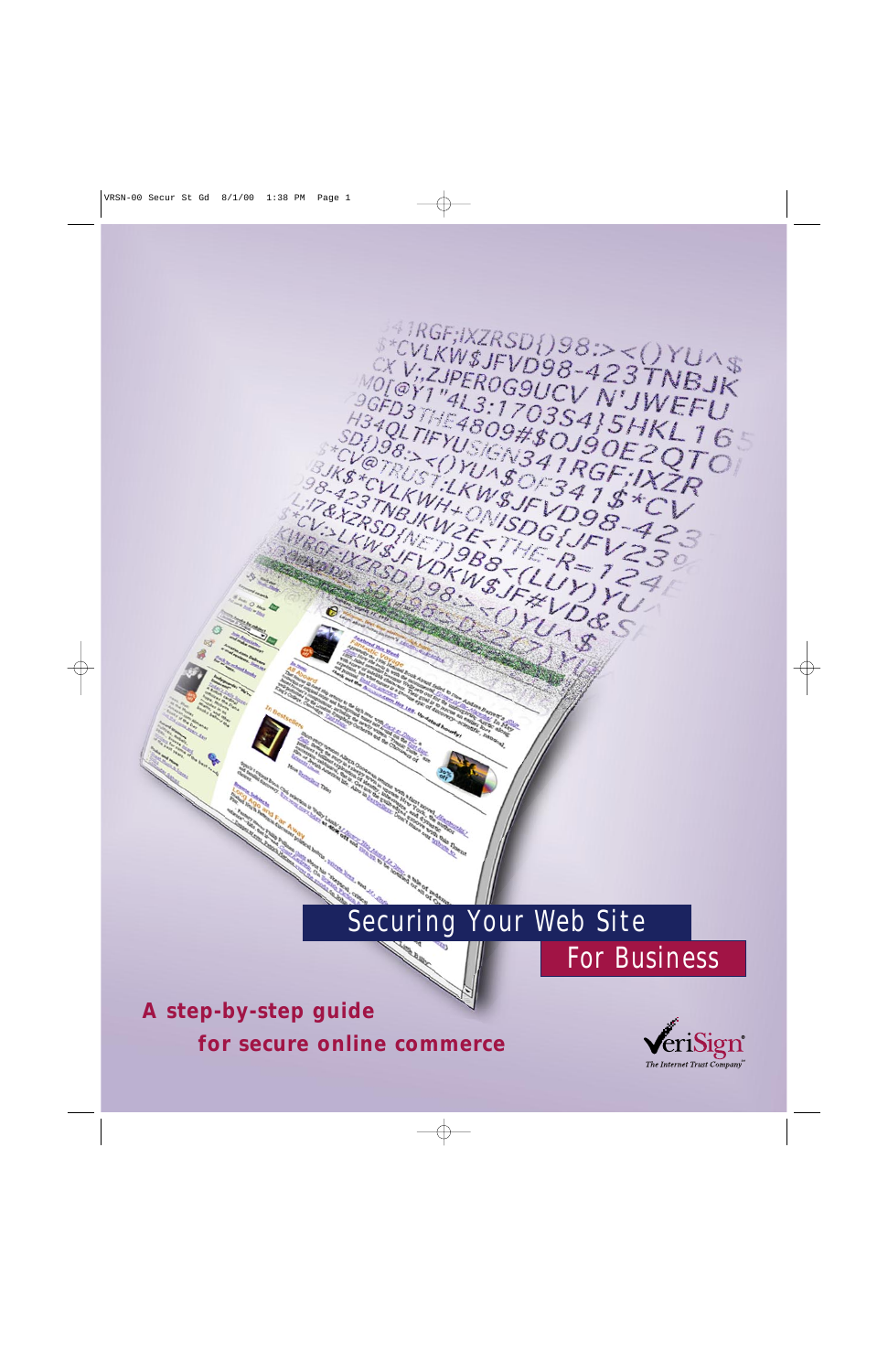### **Contents** Table of

|    | <b>Introduction</b>                                                                 |
|----|-------------------------------------------------------------------------------------|
| 3  | Increase your competitive edge<br>with a secure Web site                            |
|    | Secure your Web site with<br>a VeriSign Server ID                                   |
| 14 | Enhance sales, convenience, and<br>security with other<br><b>VeriSign solutions</b> |
| 17 | Step-by-step instructions                                                           |
| 23 | Conclusion                                                                          |
| 24 | <b>Appendix: How digital</b><br>certificates work                                   |

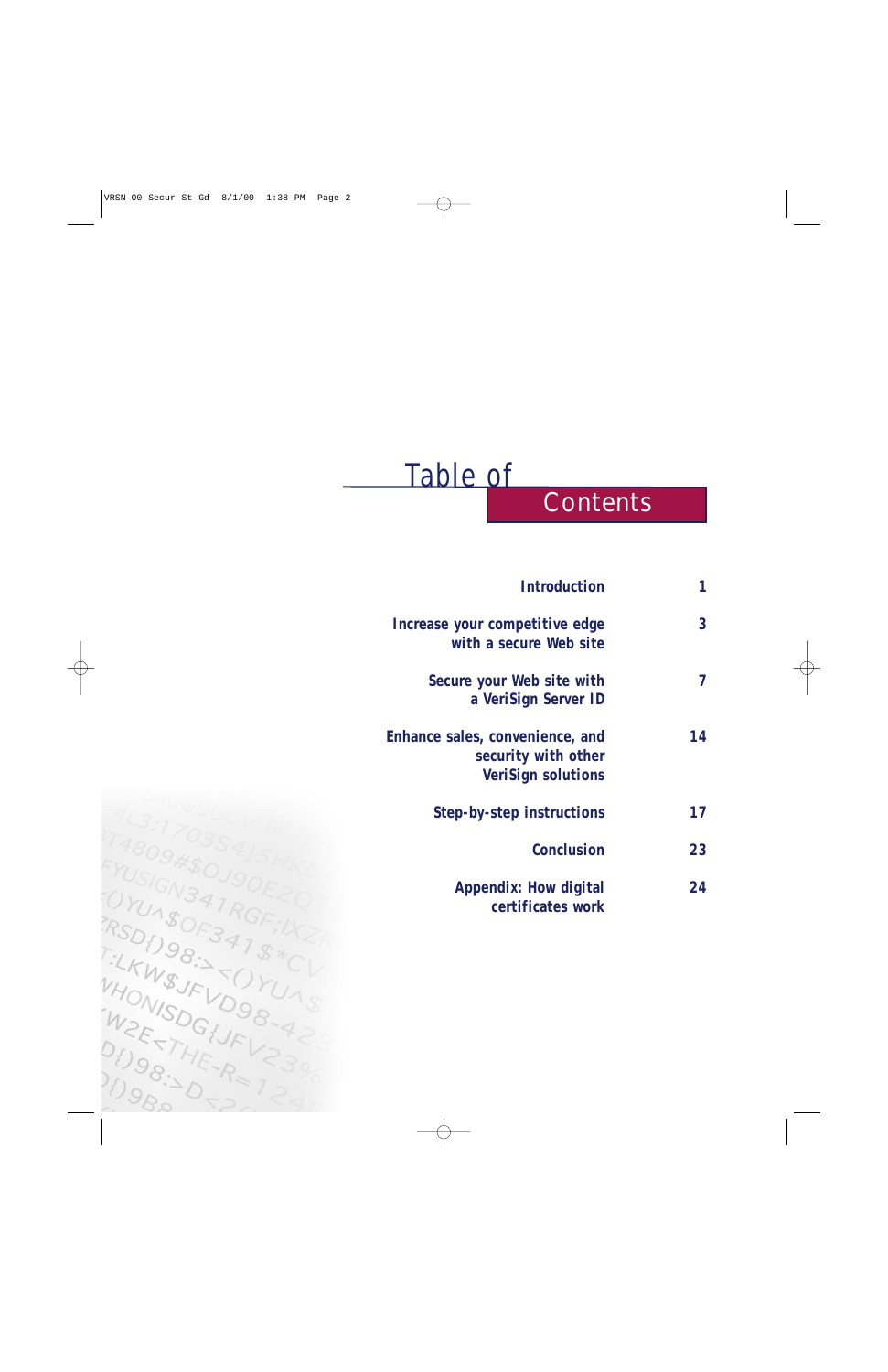## Introduction

Businesses that accept transactions via the Web can gain a competitive edge by reaching a worldwide audience, at very low cost. But the Web poses a unique set of security issues, which businesses must address at the outset to minimize risk. Customers will submit information via the Web only if they are confident that their personal information, such as credit card numbers, financial data, or medical history, is secure.

VeriSign, Inc., the leading provider of trust services for electronic commerce and communication, offers a low-cost, proven solution for securely conducting business over the Web. By installing a VeriSign Server ID (available as part of VeriSign's Site solutions) on your server, you can securely collect sensitive information online, and increase business by giving your customers confidence that their transactions are safe.

Immediately after installing your VeriSign Server ID, you can establish secure communications with any customer using a browser from Netscape or Microsoft. This proven technology is in use now— by the top 40 e-commerce sites, all of the Fortune 500 companies with a Web presence, and thousands of other leading sites.

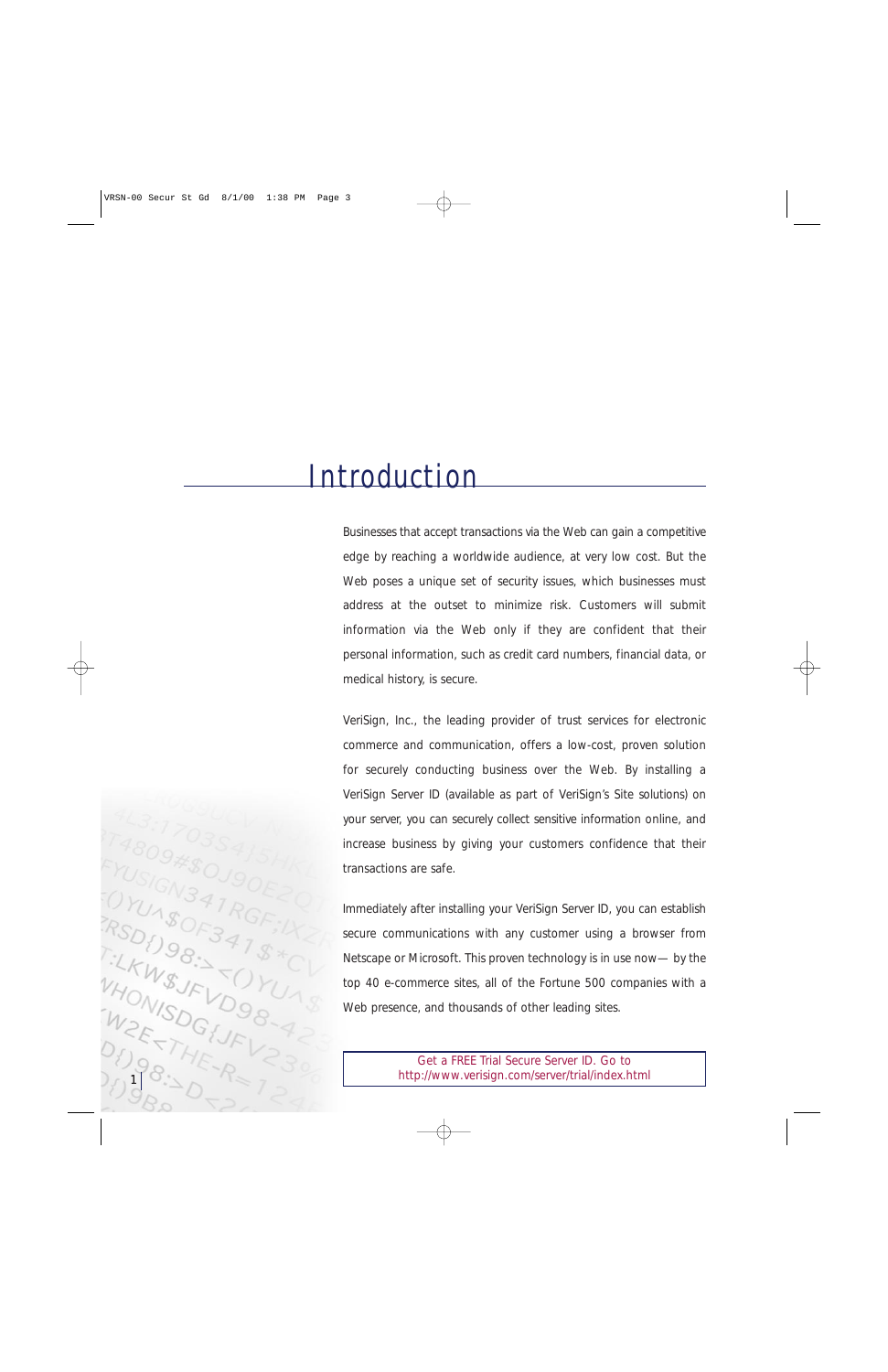This guide explains key issues related to Web security, describes the technologies VeriSign uses to address the issues, and provides step-by-step instructions for obtaining and installing a VeriSign Server ID. We invite you after reading this Guide to obtain your free trial Secure Server ID at http://www.verisign.com/server/ trial/index.html or purchase one of VeriSign's Site solutions which include either a full one-year Secure Server ID or a Global Server ID, at http://www.verisign.com/server

**Acquiring airtight security for your Web site is as easy as installing a VeriSign Server ID. The simple installation process turns on the SSL encryption capabilities already built into your Web server software. Immediately after installing your Server ID, you can communicate securely with the tens of millions of potential customers who use Netscape and Microsoft browsers.** 

> Get a FREE Trial Secure Server ID. Go to http://www.verisign.com/server/trial/index.html

 $-28$ 

RSL<br>RSL<br>HC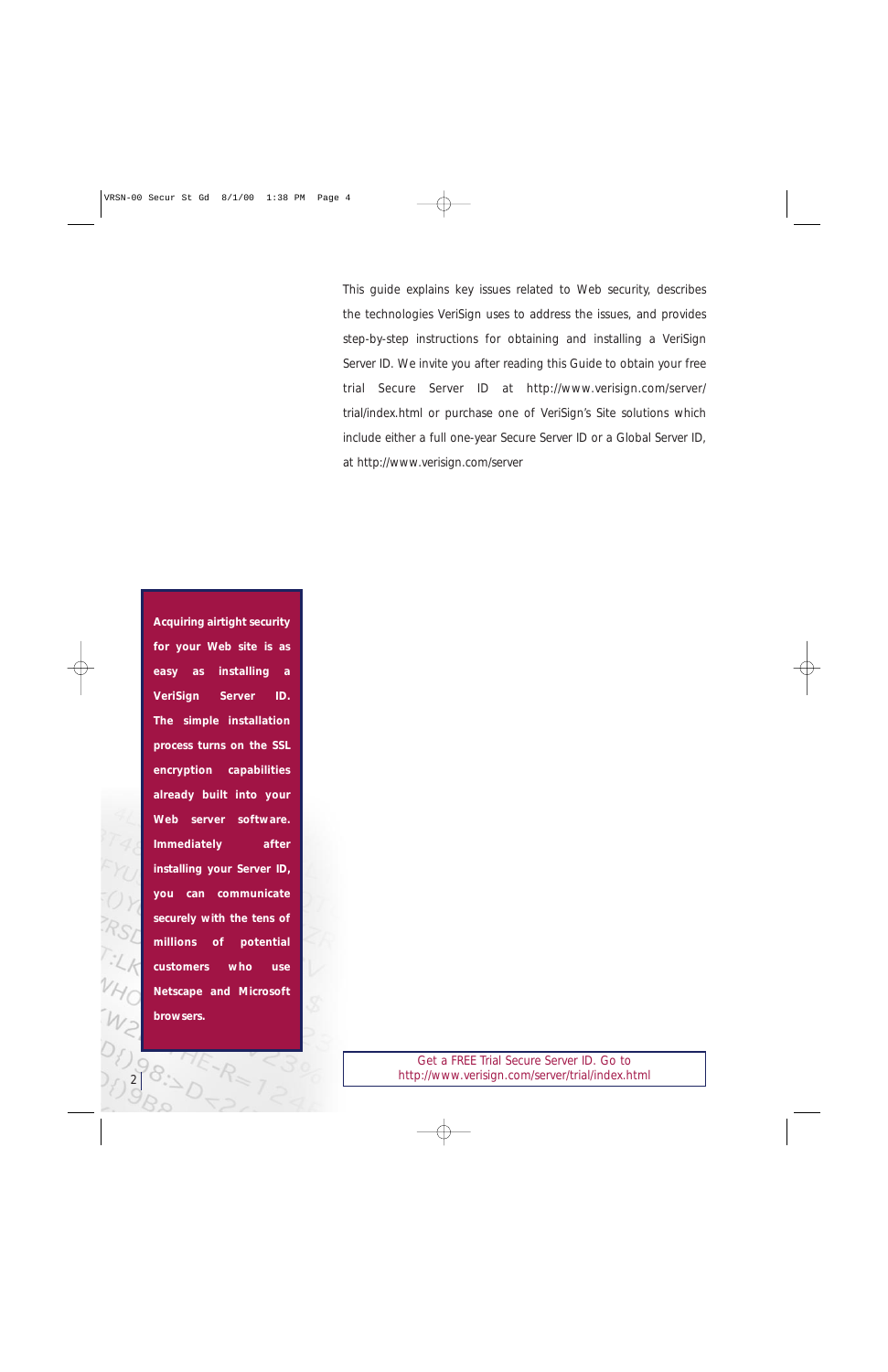### with a secure Web site Increase your competitive edge

A secure Web site can provide your business with powerful competitive advantages, including online sales and streamlined application processes for products such as insurance, mortgages, or credit cards. Credit card sales can be especially lucrative: according to independent analysts, cash transactions on the Internet will reach \$9 billion by 2000, and \$30 billion in 2005. No merchant can afford to ignore a market this large.

To succeed in this market, however, you must become fully aware of Internet security threats, take advantage of the technology that overcomes them, and win your customers' confidence. This section describes the benefits of e-commerce, and the specific risks you must address to realize the benefits.

*"According to independent analysts, cash transactions on the Internet will reach \$9 billion by 2000, and \$30 billion in 2005. No merchant can afford to ignore a market this large."*

> Get a FREE Trial Secure Server ID. Go to http://www.verisign.com/server/trial/index.html

VHONISDGIJFI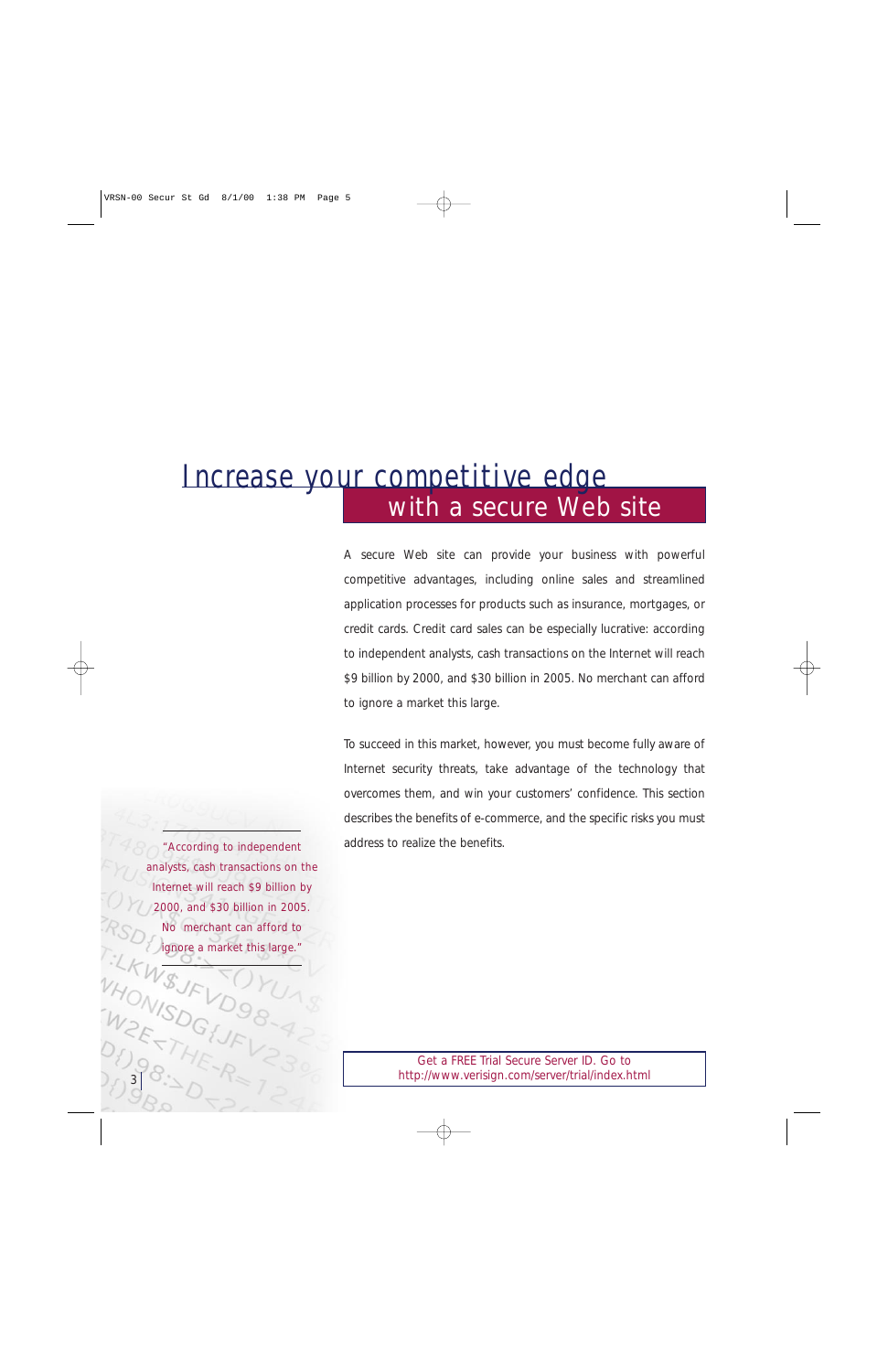**Extend your reach to more customers By offering your product on the Web, your business can gain unique benefits:**

- **Worldwide presence**—The Web represents a new source of customers. Anyone with an Internet connection is a potential customer: More than 50 million people around the world are already using the Internet for business transactions. Your Web storefront is open all the time, and requires no investments in brick and mortar.
- **Market share** In a 1998 Yankelovich Partners study (http://www.cpawebtrust.com/developer/dvlp\_content.html), eighty-five percent of Web users surveyed reported that a lack of security made them uncomfortable sending credit card numbers over the Internet. The merchants who can win the confidence of these customers will gain their loyalty—and an enormous opportunity for expanding market share.
- **Cost-effective delivery channel**—Many products and services, such as software or information, can be distributed directly to customers via the Web. This saves time for your customers, which increases your competitive appeal. It also increases your profitability by eliminating the shipping and overhead costs associated with order fulfillment.
- **Streamlined enrollment**—Paper-based enrollment workflows are fraught with delays. Applications for insurance, a mortgage, or a credit card, for example, can be held up in the mail and your mailroom. Once received, the application must be entered into your computer system, a labor-intensive process that can introduce errors. By accepting applications via a secure Web site, you can

Get a FREE Trial Secure Server ID. Go to http://www.verisign.com/server/trial/index.html

*"Eighty-five percent of Web users surveyed reported that a lack of security made them uncomfortable sending credit card numbers over the Internet. The merchants who can win the confidence of these customers will gain their loyalty— and an enormous opportunity for expanding market share."*

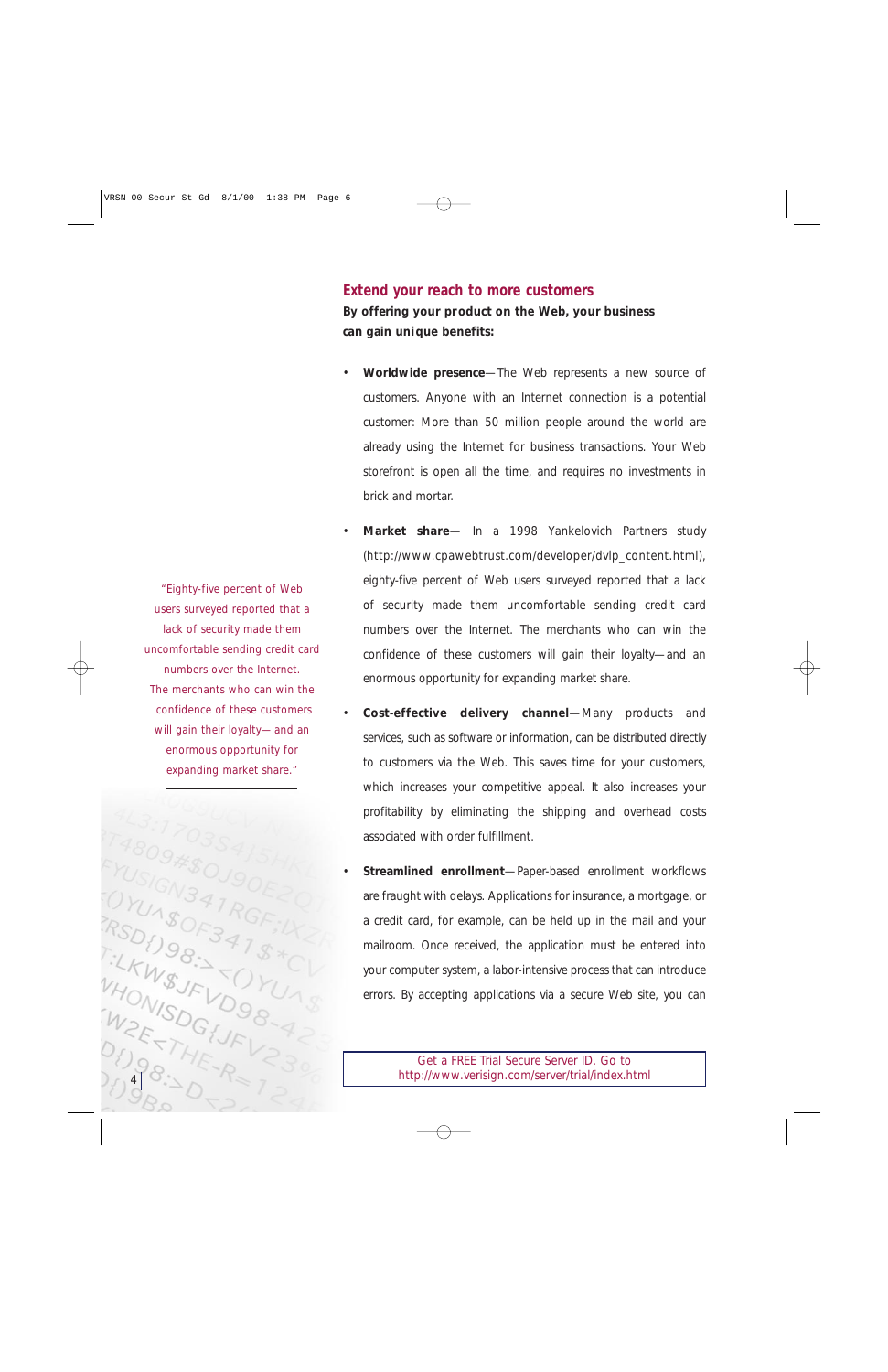*"By accepting applications via a secure Web site, you can speed application processing, reduce processing costs, and improve customer service."*

speed application processing, reduce processing costs, and improve customer service.

• **Better marketing through better customer knowledge**— Establishing a storefront on the Web positions you for one-to-one marketing—the ability to customize your products and services to individual customers rather than large market segments. The Web facilitates one-to-one marketing by enabling you to capture information about demographics, personal buying habits, and preferences. By analyzing this information, you can target your merchandise and promotions for maximum impact, tailor your Web page to appeal to the specific consumer who is visiting, and conduct effective, tightly focused marketing campaigns.

**When you secure your Web site, you can increase business by reassuring the 85 percent of Web users with concerns about Internet security. You can also improve competitiveness by securely delivering electronic products at no cost, streamlining enrollment, and learning valuable information about your customers.**

> Get a FREE Trial Secure Server ID. Go to http://www.verisign.com/server/trial/index.html

AN-O

OR<br>RSL<br>HAO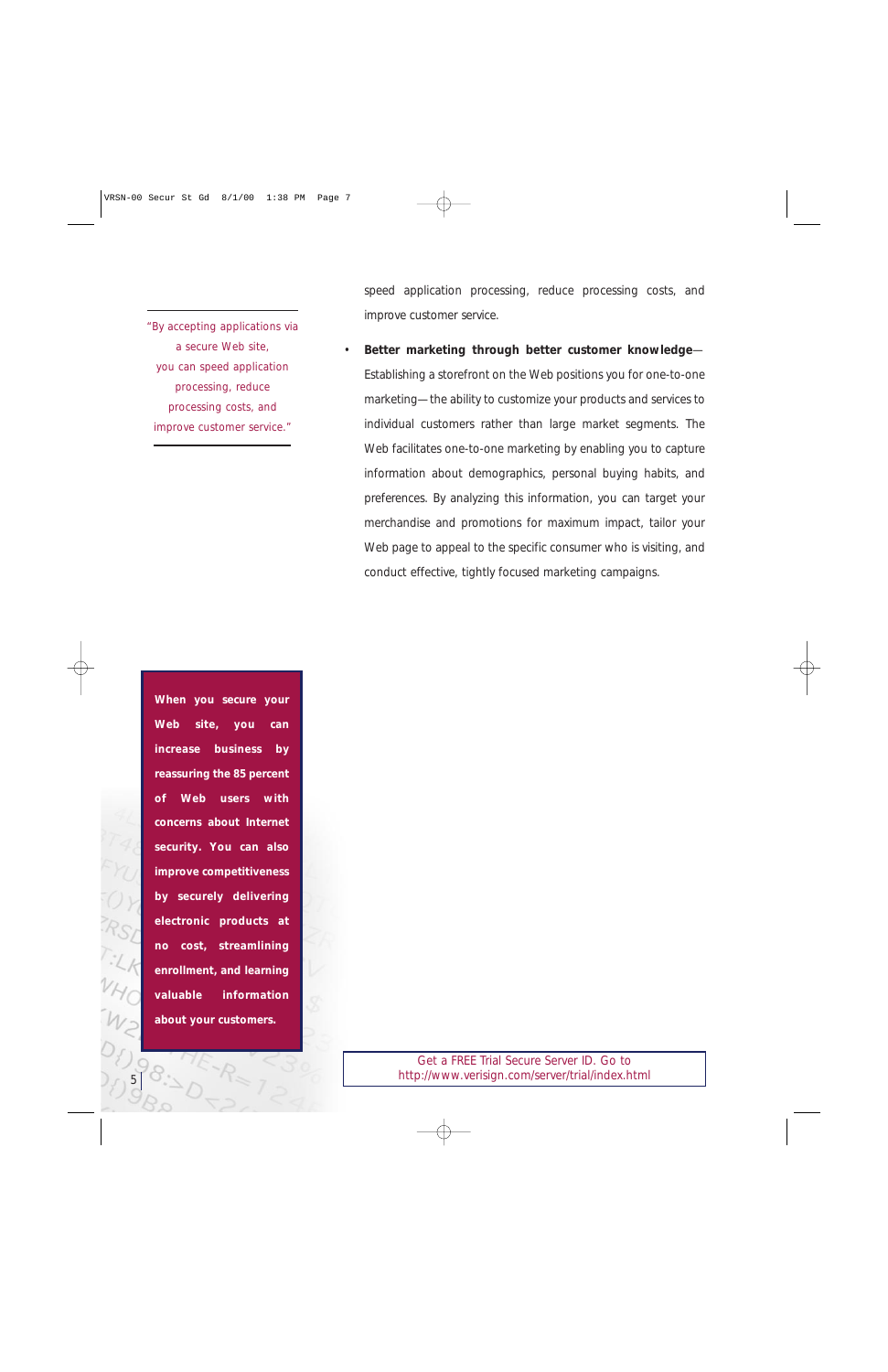**Ensure the security of your electronic transactions**  In person-to-person transactions, security is based on physical cues. Consumers have come to accept the risks of using credit cards in places like department stores because they can see and touch the merchandise and make judgments about the store. On the Internet, without those physical cues, it is much more difficult to assess the safety of a business. Also, serious security threats have emerged. By becoming aware of the risks of Internet-based transactions, businesses can acquire technology solutions that overcome those risks:

- **Spoofing**—The low cost of Web site creation and ease of copying existing pages makes it all too easy to create illegitimate sites that appear to be published by established organizations. In fact, con artists have illegally obtained credit card numbers by setting up professional-looking storefronts that mimic legitimate businesses.
- **Unauthorized disclosure**—When transaction information is transmitted "in the clear," hackers can intercept the transmissions to obtain your customers' sensitive information.
- **Unauthorized action**—A competitor or disgruntled customer can alter your Web site so that it refuses service to potential clients or malfunctions.
- **Data alteration**—The content of a transaction can be intercepted and altered en route, either maliciously or accidentally. User names, credit card numbers, and dollar amounts sent "in the clear" are all vulnerable to such alteration.

Get a FREE Trial Secure Server ID. Go to http://www.verisign.com/server/trial/index.html

**Securing your Web site for business protects both your company and** your customer<sup>8</sup>. VeriSign **Server ID makes it safer to conduct business on the Web than in the physical world.**

 $e^{i36}$ 

TAE WY ON RSL KNOWN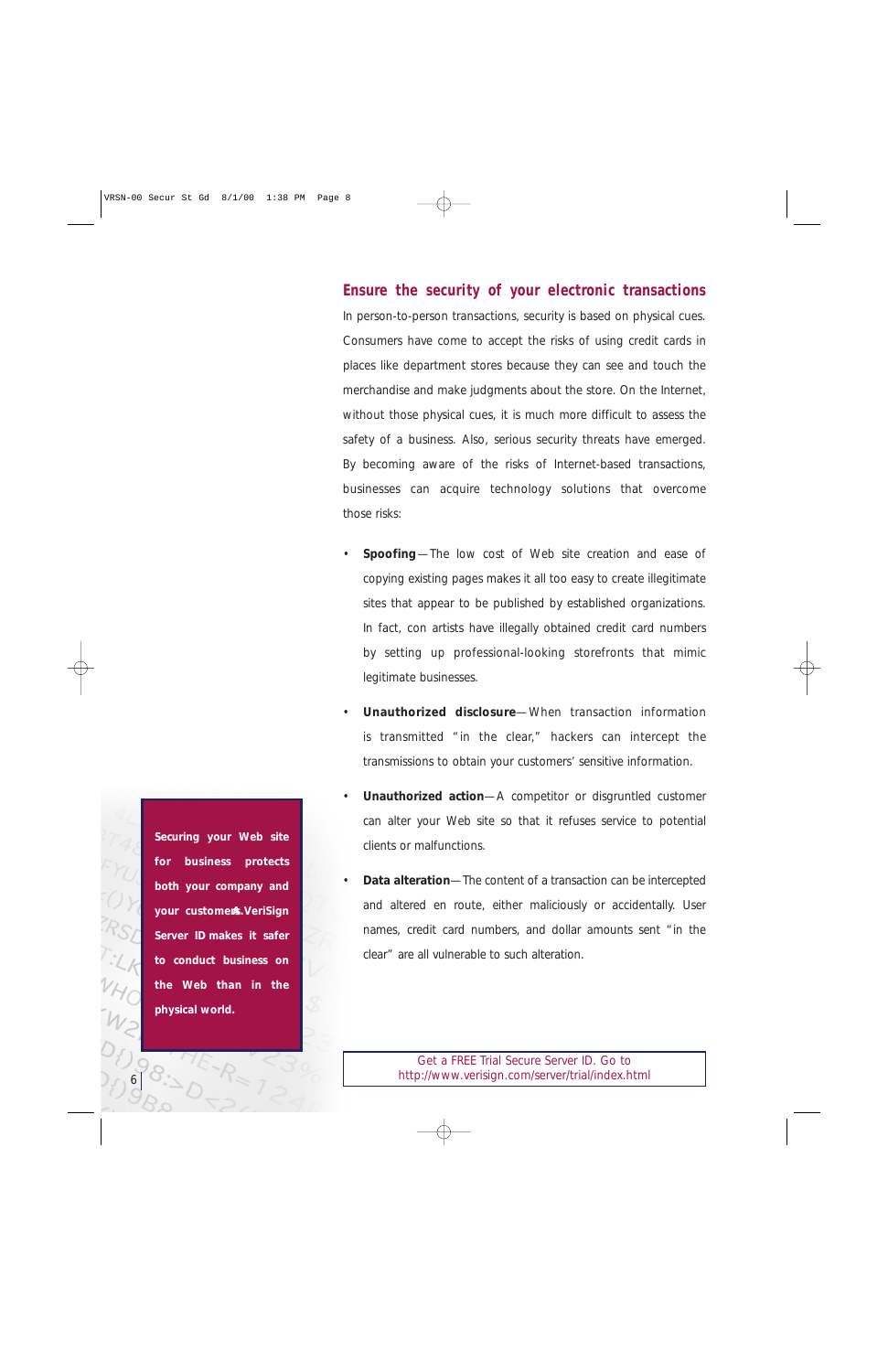### with a VeriSign Server ID Secure your Web site

A proven, low-cost solution to secure online transactions is available today. VeriSign Server IDs have earned the trust of businesses worldwide, including virtually all of the Fortune 500 companies on the Web and all of the top 40 e-commerce sites. To date, VeriSign has issued over 300,000 Server IDs. This section describes how VeriSign Server IDs work to make online transactions secure.

#### **Present your credentials via a VeriSign Server ID**

A Server ID, also known as a digital certificate, is the electronic equivalent of a business license. Server IDs are issued by a trusted third party, called a Certification Authority (CA). VeriSign is the world's leading CA, having issued more than 300,000 Server IDs. The CA that issues a Server ID is vouching for your right to use your company name and Web address, just as the office of the Secretary of State does when it issues Articles of Incorporation. CAs can also issue digital certificates to individuals.

Before issuing a Server ID, VeriSign reviews your credentials—such as your organization's Dun & Bradstreet number or Articles of Incorporation—and completes a thorough background checking process to ensure that your organization is what it claims to be, and

> Get a FREE Trial Secure Server ID. Go to http://www.verisign.com/server/trial/index.html

*"VeriSign Server IDs have earned the trust of businesses worldwide, including virtually all of the Fortune 500 companies on the Web and all of the top*<br>*VHO*<br>*VHO*<br>*SDC 40 e-commerce sites.* 

WZETTHE-R=

 $8.26$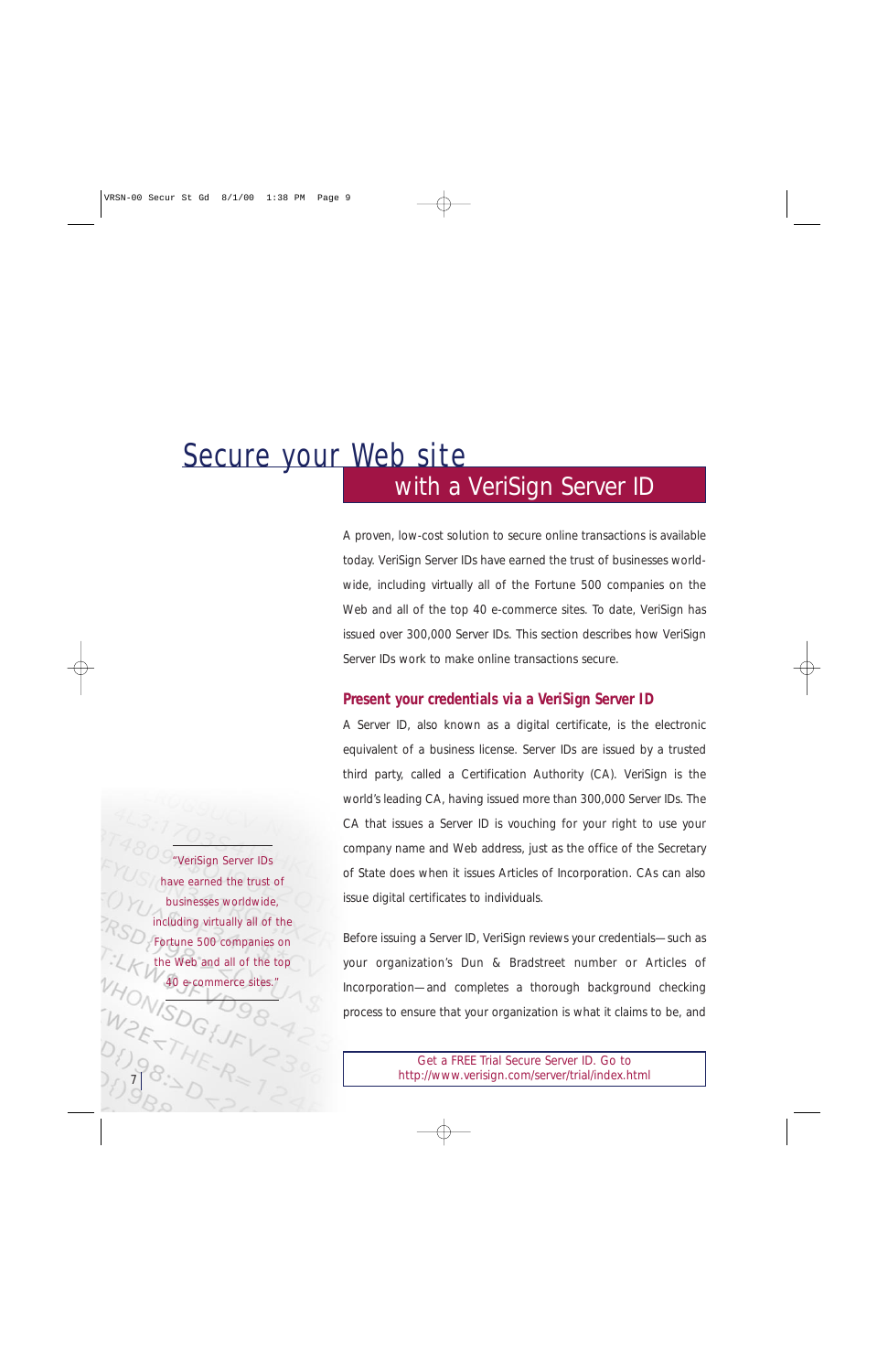is not claiming a false identity. Then VeriSign issues your organization a Server ID, which is an electronic credential that your business can present to prove its identity or right to access information (see "How Digital Certificates Work" below).

A Server ID from VeriSign provides the ultimate in credibility for your online business. VeriSign's rigorous authentication practices set the industry standard. VeriSign documents its carefully crafted and time-proven practices and procedures in a Certificate Practices Statement. And VeriSign annually undergoes an extensive SAS 70 Type II audit by KPMG. (The Statement of Auditing Standard 70, SAS 70, was established by the American Institute of Certified Public Accountants to certify trusted practices.) Employees responsible for dealing with certificates undergo complete background checks and thorough training. VeriSign has achieved its unsurpassed reputation as a trusted third party by paying as careful attention to physical security as electronic security. For example, the company's 22,000-square-foot plant where keys are issued has five tiers of security, the last three requiring fingerprint identification.

VeriSign's rigorous authentication practices, leading-edge cryptographic techniques, and ultra-secure facilities are designed to maximize your confidence in our services. These practices, technology, and infrastructure are the foundation for Server IDs to secure transactions working in conjunction with your Web server.

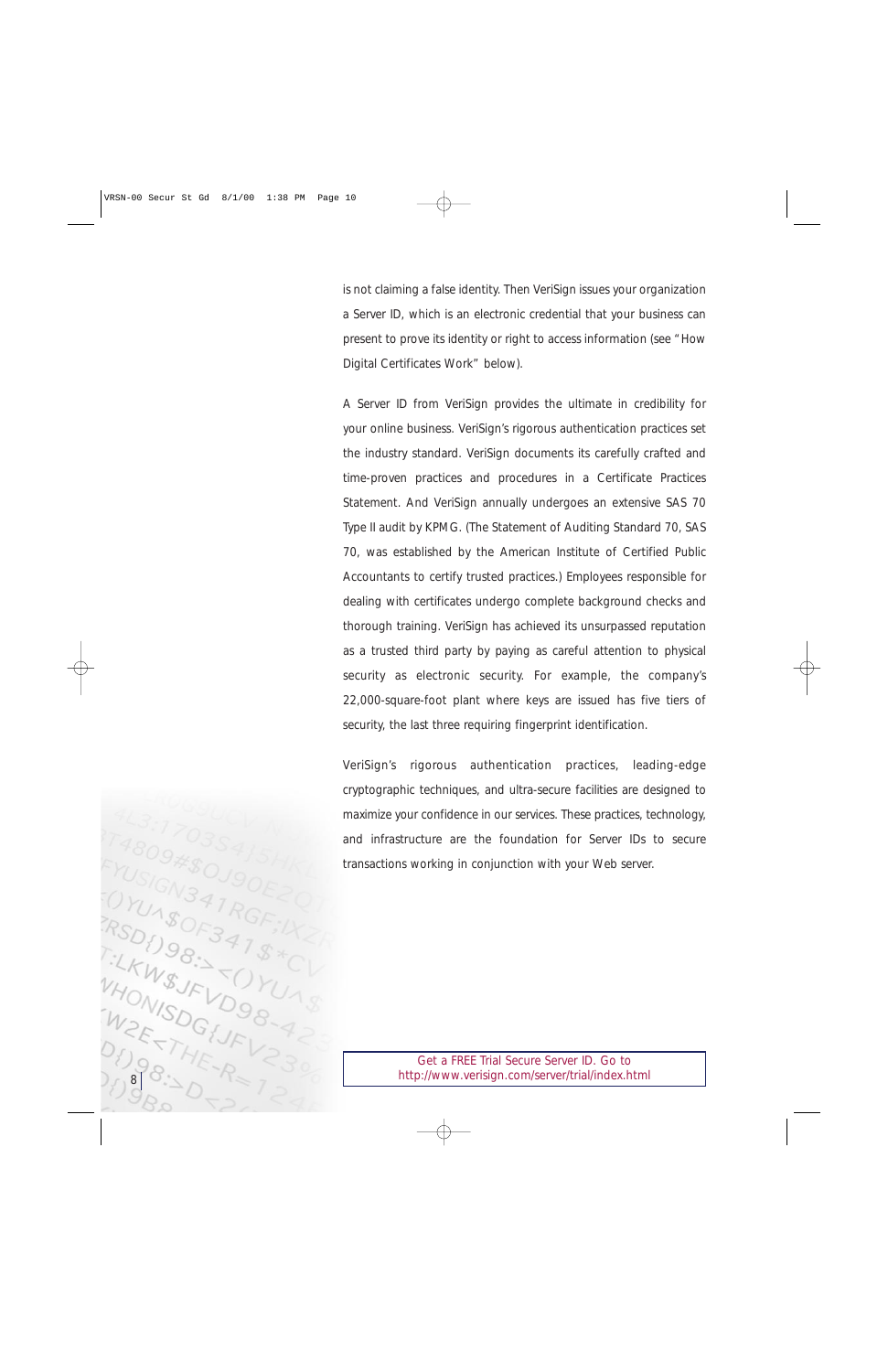### **Secure your online transactions without hardware investment**

VeriSign Server IDs work in conjunction with Secure Sockets Layer (SSL) technology, which is the industry-standard protocol for secure, Web-based communications. Your Web server is ready now to work with VeriSign Secure Server IDs if it's from Apache Freeware, C2Net, IBM, Lotus, Netscape, Microsoft, OpenMarket, or dozens of other vendors.

After you install your VeriSign Server ID, your server automatically activates SSL, creating a secure communications channel between your server and your customer's browser. Your site can communicate securely with any customer who uses Netscape Navigator, Microsoft Internet Explorer, or most popular e-mail programs. Once activated by your Server ID, SSL immediately begins providing you with the following components of secure online transactions:

- **Authentication**—By checking your VeriSign Server ID, your customers can verify that the Web site belongs to you, and not an impostor. This bolsters their confidence in submitting confidential information.
- **Message privacy**–SSL encrypts all information exchanged between your Web server and customers, such as credit card numbers and other personal data, using a unique session key. To securely transmit the session key to the consumer, your server encrypts it with your public key. Each session key is used only once, during a single session (which may include one or more transactions) with a single customer. These layers of privacy protection ensure that information cannot be viewed if it is intercepted by unauthorized parties.

Get a FREE Trial Secure Server ID. Go to http://www.verisign.com/server/trial/index.html

*"By checking your VeriSign Server ID, your customers can verify that the Web site belongs to you, and not an impostor. This bolsters their confidence in submitting confidential information."*

**With a VeriSign Server ID, you become part of the VeriSign Trust Network**<sup>SM</sup>, **tapping into millions of browsers already enabled with VeriSignÕs digital certificate technology. As your credibility grows, so does your potential market share.**

AL-18

WORSZ<br>PSZ<br>:LR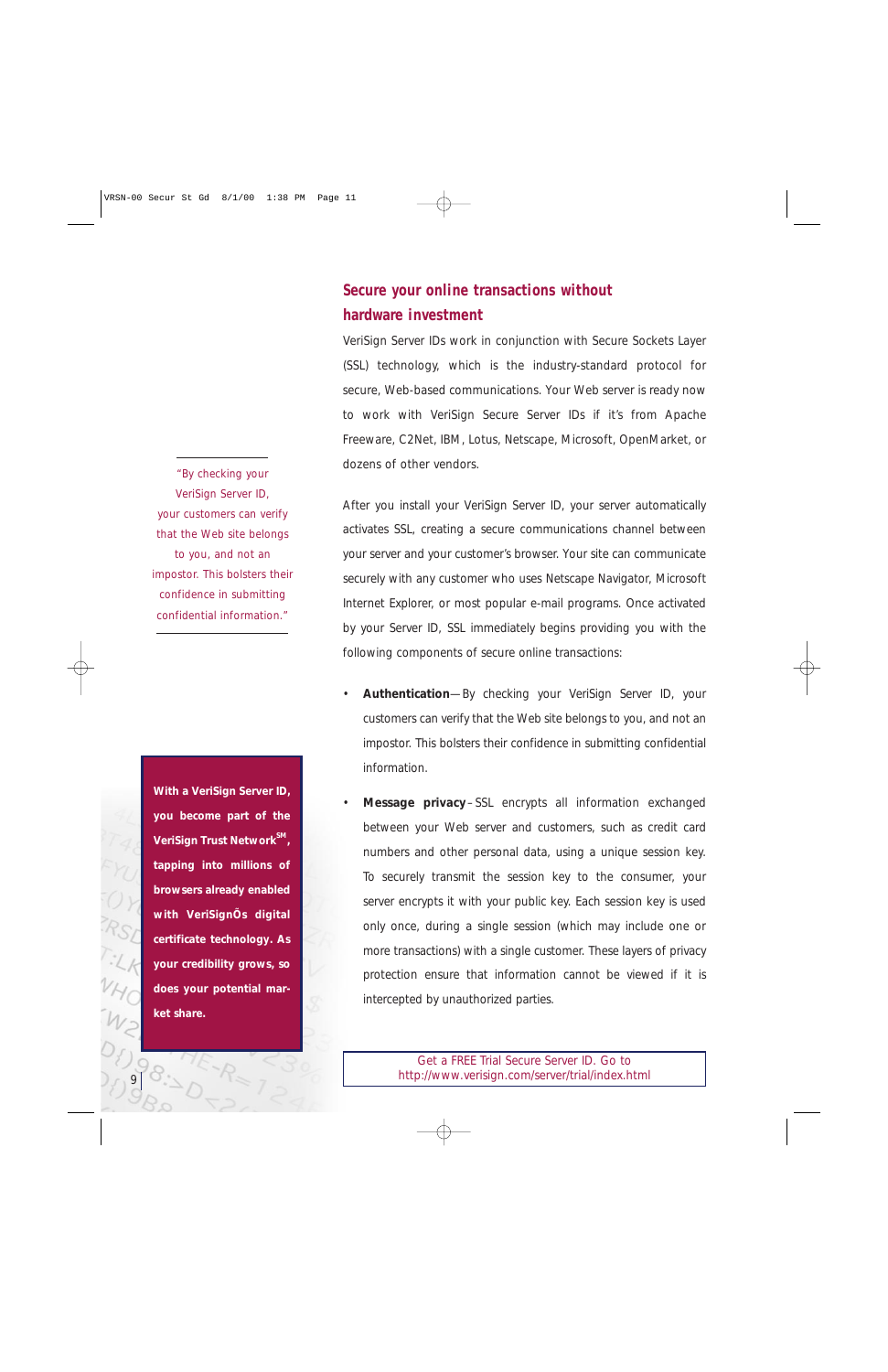• **Message integrity**–When a message is sent, the sending and receiving computers each generate a code based on the message content. If even a single character in the message content is altered en route, the receiving computer will generate a different code, and then alert the recipient that the message is not legitimate. With message integrity, both parties involved in the transaction know that what they're seeing is exactly what the other party sent.

The diagram below illustrates the process that guarantees protected communications between a Web server and a client. All exchanges of Server IDs occur within seconds, and require no action by the consumer.

![](_page_11_Figure_2.jpeg)

Get a FREE Trial Secure Server ID. Go to http://www.verisign.com/server/trial/index.html

**When you secure your Web site with a Server ID, your customers are assured that your site is legitimate. Information sent either way remains private, even if intercepted. And both parties know that messages are received exactly as sent.**

10 8:16-R= 7

 $v_{\geq}$ 

ON RSL NA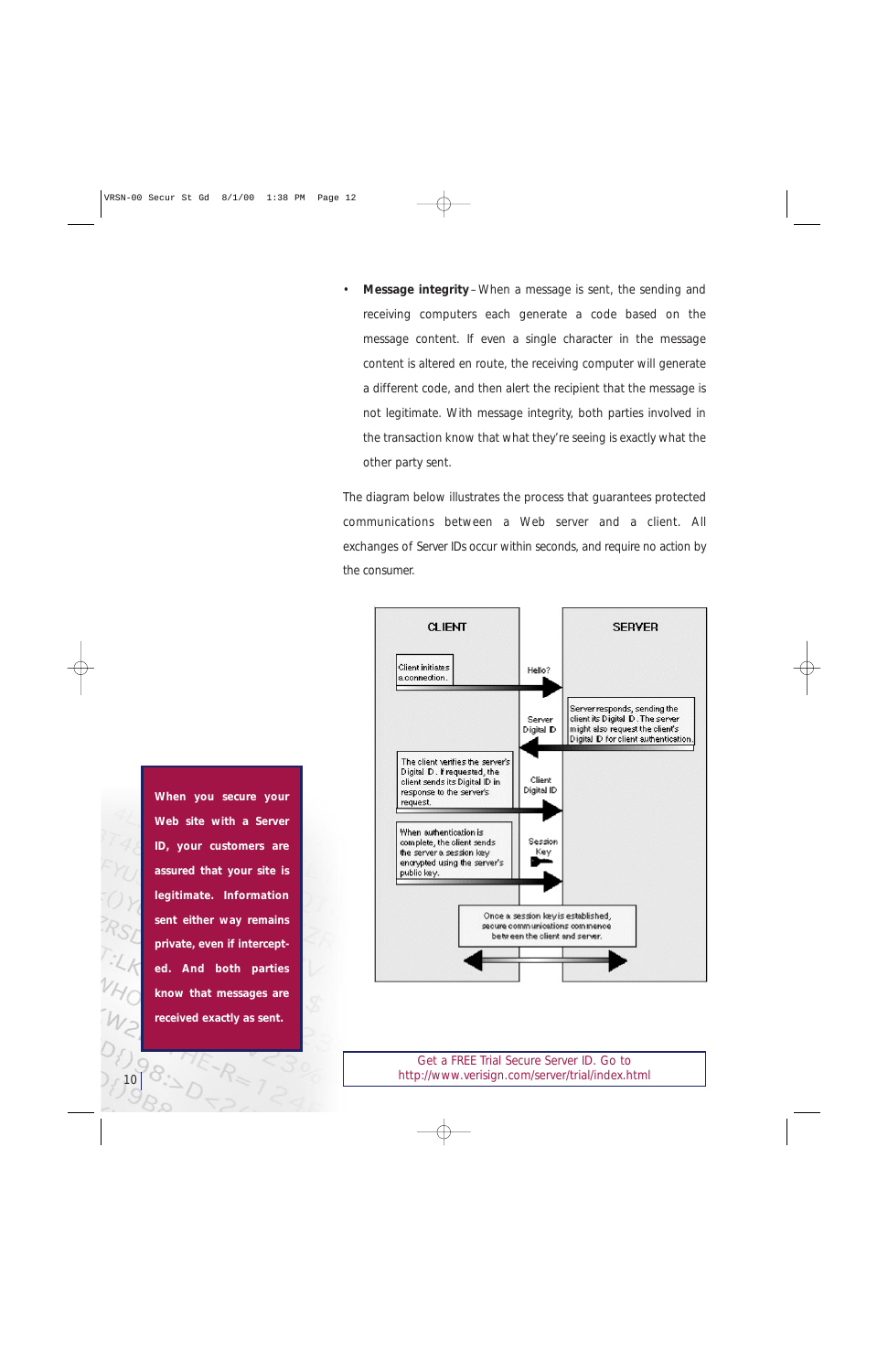VeriSign offers you two varieties of SSL Server IDs as part of its Secure Site services. Each variety enables different levels of SSL encryption power that vary according to the browser version used by visitors to sites secured by the Server ID.

**40-bit SSL Secure Server IDs** (included with VeriSign's Secure Site and Commerce Site services) enable 40-bit SSL sessions when communicating with export-version Netscape and Microsoft Internet Explorer Web browsers. Export-version browsers are used by over 50 percent of Internet users. 40-bit SSL is strong enough for most intranets and lowervolume Web sites. But when communicating with domestic-version Web browsers, Secure Site IDs enable super-strong 128-bit SSL encryption, the world's most powerful. 128-bit SSL encryption has never been broken: according to RSA Labs, it would take a trillion-trillion years to crack using today's technology.

**128-bit SSL Global Server IDs** (included with VeriSign's Secure Site Pro and Commerce Site Pro services) automatically ensure a minimum level of 128-bit SSL encryption when communicating with both domestic and export versions of Netscape Communicator and Internet Explorer. The encryption power of 128-bit SSL Global Server IDs make them ideal for sites that exchange sensitive, personal information, such as credit card numbers, with customers. VeriSign is one of the only providers authorized by the U.S. Department of Commerce to sell 128-bit SSL IDs in the U.S.

The ultimate result of a VeriSign Server ID on your site: safe online transactions that protect customers and your business. Customers gain confidence that they are sending their personal information to a legitimate business and not an impostor. In turn, you know that your company is receiving accurate information that the customer cannot later refute.

![](_page_12_Picture_5.jpeg)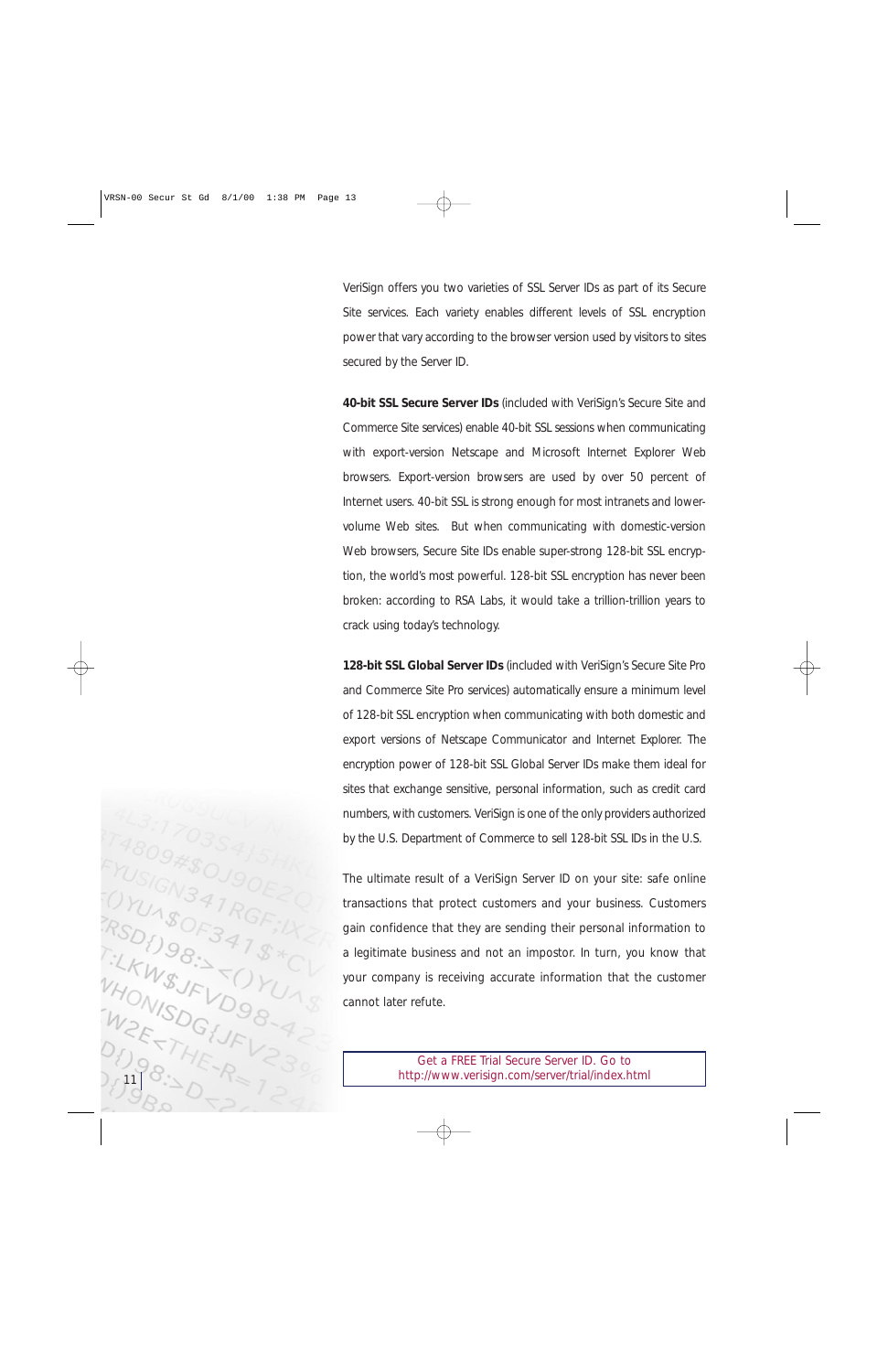#### **Make online commerce easy for your customers**

Installing VeriSign Server IDs not only makes e-commerce safer for your customers; it actually makes it easier to submit information, such as a credit card number, over the Internet. The Netscape Navigator and the Microsoft Internet Explorer browsers have built-in security mechanisms to prevent users from unwittingly submitting their personal information over insecure channels. If a user tries to submit information to an unsecured site (a site without a Server ID), the browsers will, by default, show a warning, which can make the purchase process seem threatening.

![](_page_13_Figure_2.jpeg)

![](_page_13_Picture_3.jpeg)

![](_page_13_Picture_5.jpeg)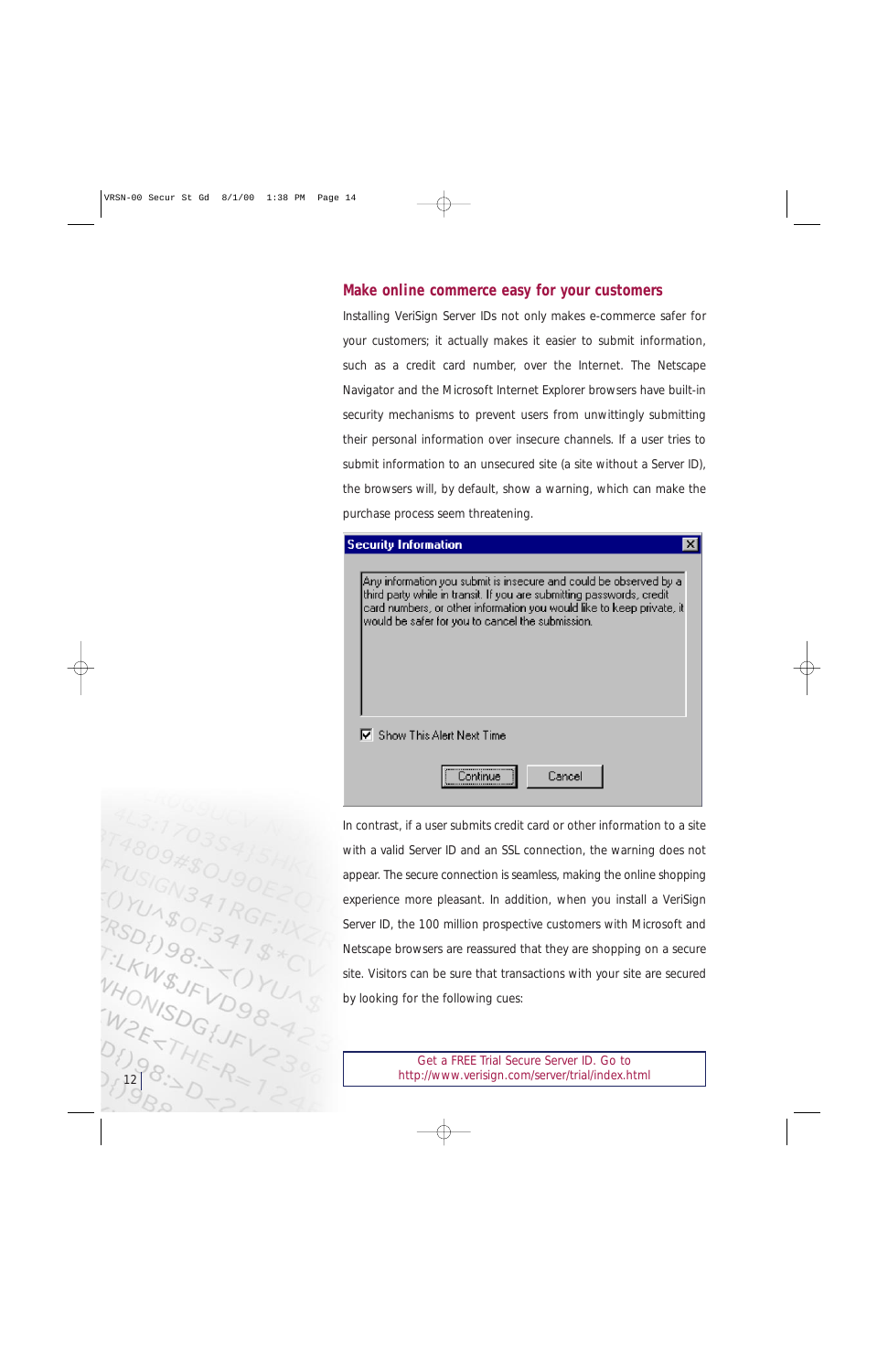- The URL in the browser window displays "https" at the beginning, instead of http.
- In Netscape Communicator, the padlock in the lower left corner of the Navigator window will be closed instead of open. Netscape users can also follow these steps to see what level of encryption is protecting their transactions with your site:
	- Go to the Web site you want to check.
	- Click the Security button in the Navigator's toolbar. The Security Info dialog box indicates whether the Web site uses encryption.
	- If it does, click the Open Page Info button to display more information about the site's security features, including the type of encryption used.
- In Internet Explorer, a padlock icon appears in the bar at the bottom of the IE window. IE users can find out a Web site's encryption level by following these steps:
	- Go to the Web site you want to check.
	- Right-click on the Web site's page and select Properties.
	- Click the Certificates button.
	- In the Fields box, select "Encryption type." The Details box shows you the level of encryption (40-bit or 128-bit).

![](_page_14_Picture_10.jpeg)

![](_page_14_Picture_12.jpeg)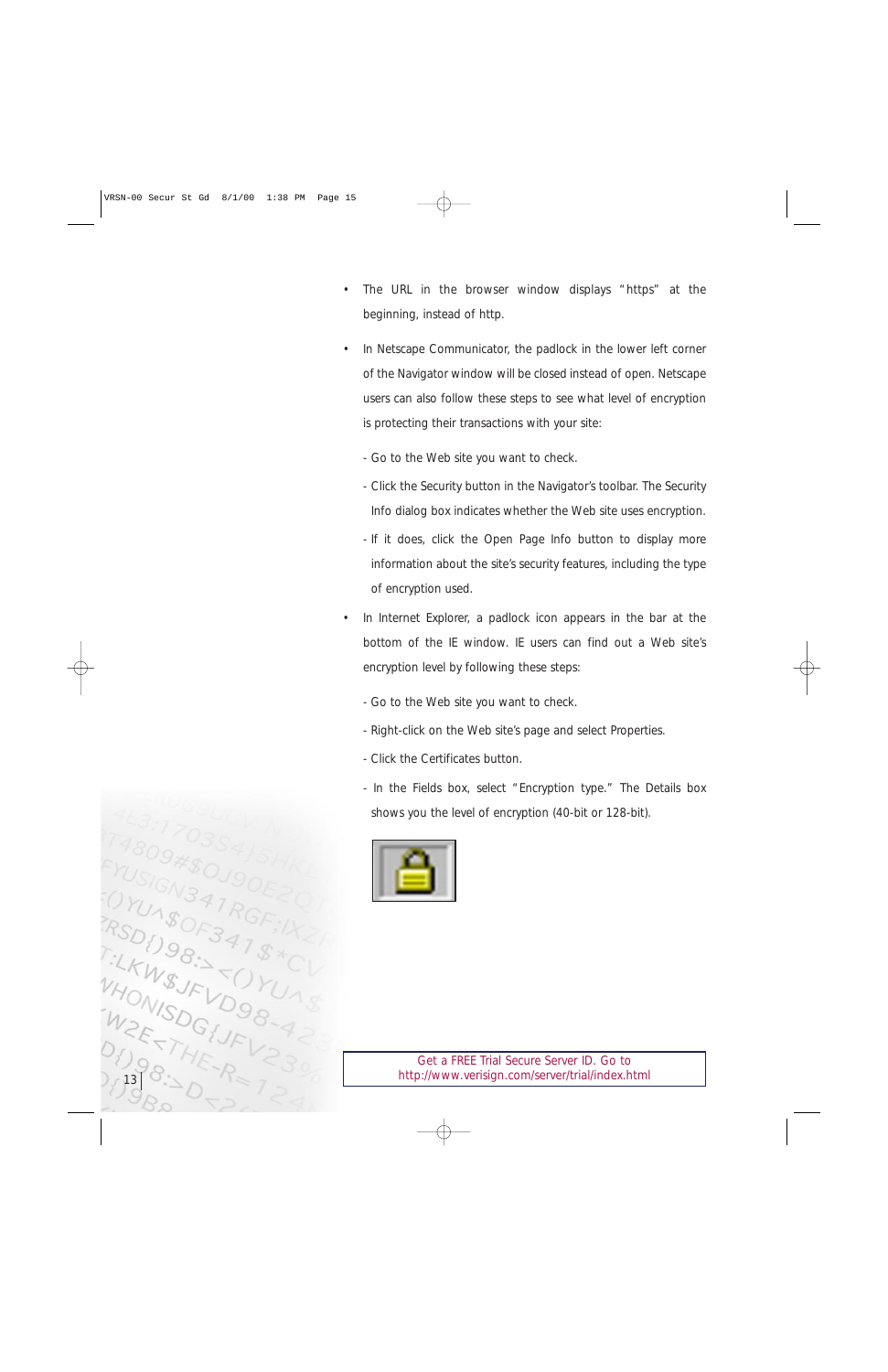### with VeriSign Solutions Enhance sales, convenience, and security

When you have established your secure Web site, you can take advantage of a wealth of options from VeriSign to further enhance your e-commerce operation.

### **Attract more customers with VeriSign's Secure Site Seal**

![](_page_15_Picture_3.jpeg)

With the Secure Site Seal, included with every Site service, you can display the number-one trust brand on the Internet (Cheskin/Studio Archetype Study) to give your customers the confidence to communicate and transact

business with your site. The Seal allows your visitors to check your Server ID's information and status in real time, and provides additional protection against the misuse of revoked and expired certificates.

A Secure Site Seal icon also appears next to your organization's listing in Network Solutions' comprehensive Web site directory at http://www.dotcomdirectory.com, alerting every directory user that your site is set apart from the crowd by VeriSign's superior security features.

### **Simplify management of multiple Server IDs**

Is your site hosted on 10 or more servers? With one simple purchase, VeriSign's OnSite managed service lets you issue all the Server IDs you need—either standard or universal 128-bit SSL certificates— in bundles

![](_page_15_Picture_10.jpeg)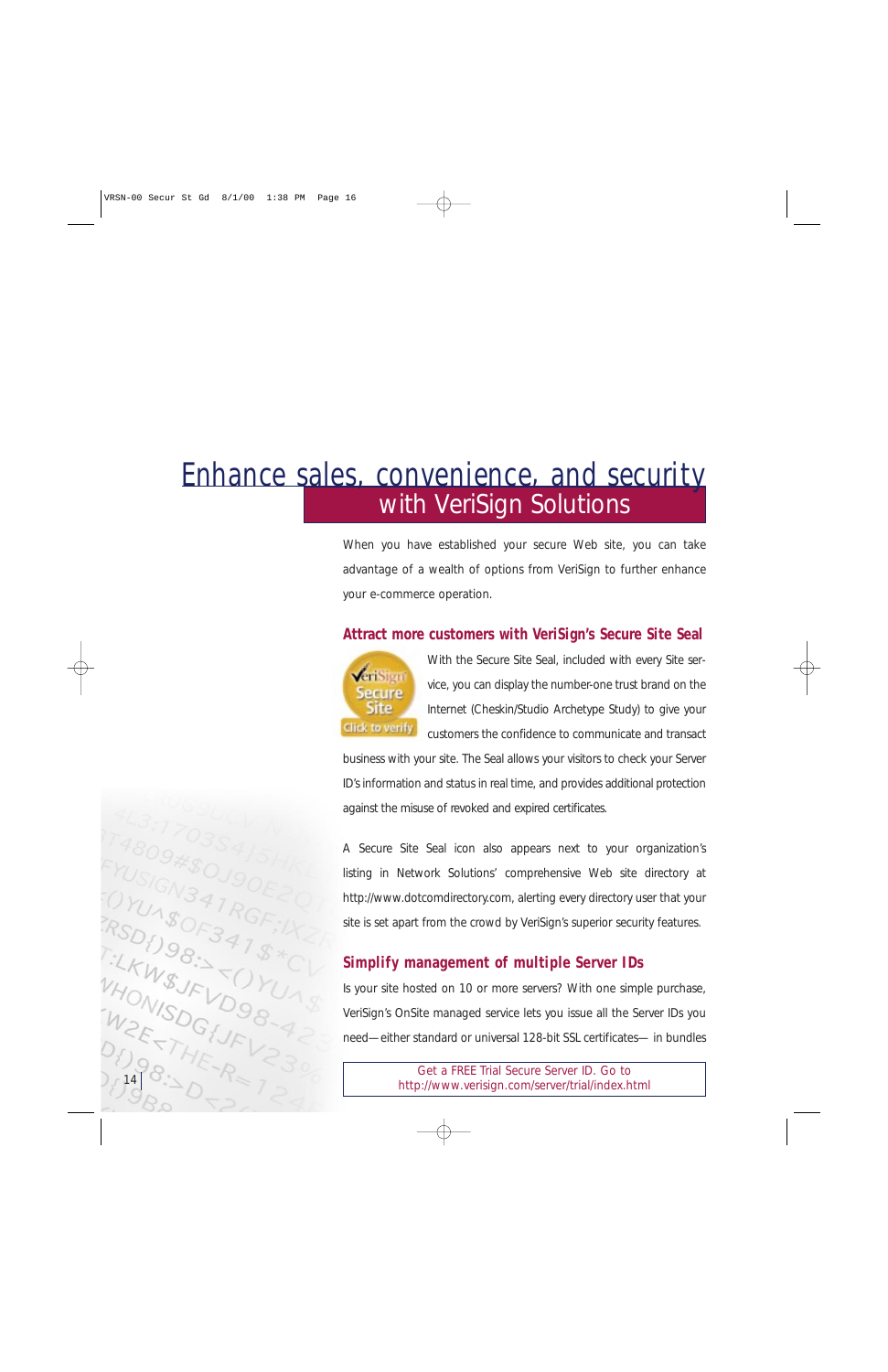of 10, 25, 50, 100, or more. A convenient one-step purchasing process lets you take advantage of a single purchase order, and volume discounts make OnSite the most cost-effective way to secure big sites. OnSite is simple to set up and configure: start issuing server certificates quickly via our intuitive Web-based process. Renewing IDs or buying additional IDs is just as easy. To find out more about OnSite for Multiple Server IDs, go to http://www.verisign.com/server/prd/m/index.html .

**Learn more about your customers through client authentication** A Secure Server ID tells your customers exactly who you are. Suppose you want to learn who your customers are, or to restrict access to your content to certain consumers. You can set up your Web site to authenticate visitors' identities with VeriSign Server IDs for Individual Users. Compared to asking customers to supply a user name and password, Server ID registration is more convenient for customers and more informative for your business. Visit http://www.verisign.com/clientauth/ for more information and a demonstration of client authentication.

#### **Deploy strong security for worldwide commerce**

Until recently, strong 128-bit encryption was not exportable. The United States Department of Commerce has approved VeriSign to issue certificates for 128-bit encrypted communications, the highest level of encryption ever allowed across United States borders. With a VeriSign 128-bit SSL Global Server ID, available from VeriSign as part of its Secure Site Pro and Commerce Site Pro Services, all of your customers can now enjoy unparalleled security when visiting your Web site. The VeriSign Global Server ID is a septillion times more secure than any other product. For more information about VeriSign's Global Server 128-bit ID, see http://www.verisign.com/server/rsc/faq.html

![](_page_16_Picture_5.jpeg)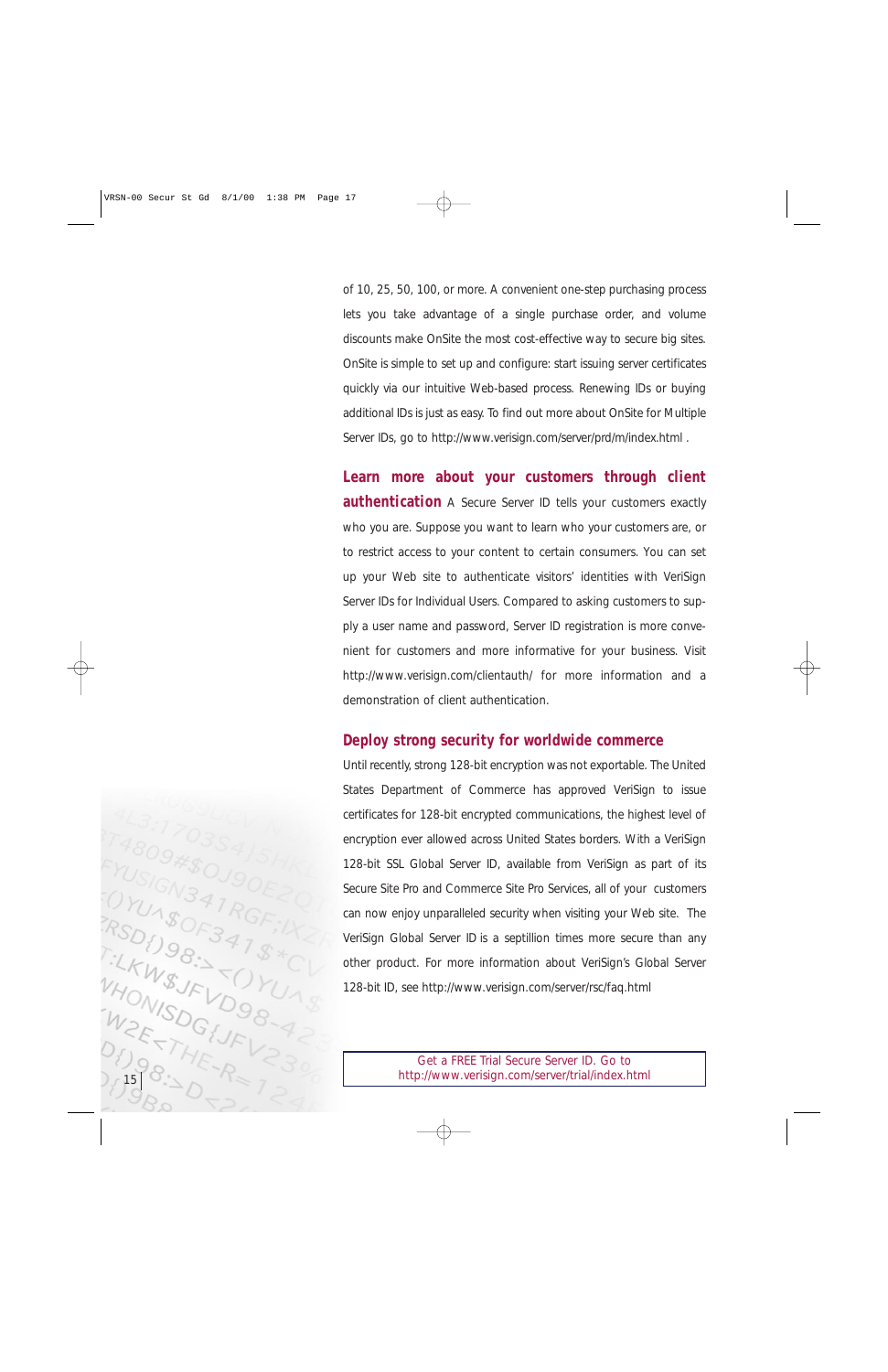### **Facilitate Payments with VeriSign's Payment Services**

Extending a business to the Web and opening an e-commerce storefront requires merchants to master many tasks—not only Web site development and design, but also maintaining the confidentiality and security of consumer data and accepting and processing payments. VeriSign takes the headache out of payment processing by providing a secure, reliable and low-cost solution for accepting payments.

VeriSign Payment Services provide the ideal payment transaction platform for merchants who want to conduct business on the Internet. Regardless of your business's size or demands, VeriSign delivers the right solution: a fast, scalable, and reliable Internet payment platform that enables companies to authorize, process, and manage multiple payment types. VeriSign Payment Services bring affordability, flexibility, and convenience to Internet payment processing by combining a flat-fee monthly pricing model with a growing menu of services and solutions for merchants, financial institutions, resellers, and developers.

VeriSign's Commerce Site and Commerce Site Pro Services combine SSL Server IDs with the VeriSign Payflow Pro service to form a complete, integrated solution that's ideal for e-merchants and online stores.

- Commerce Site includes a 40-bit SSL Secure Server ID and Payflow Pro, plus additional value-added services.
- Commerce Site Pro includes a 128-bit SSL Global Server ID and Payflow Pro, plus value-added services.

VeriSign's Payflow Pro is designed especially to help Web merchants securely accept and process credit card, debit card, purchase card, and electronic check payments. Payflow Pro is the most robust, versatile solution for online payment processing—ideal for large-scale

![](_page_17_Picture_8.jpeg)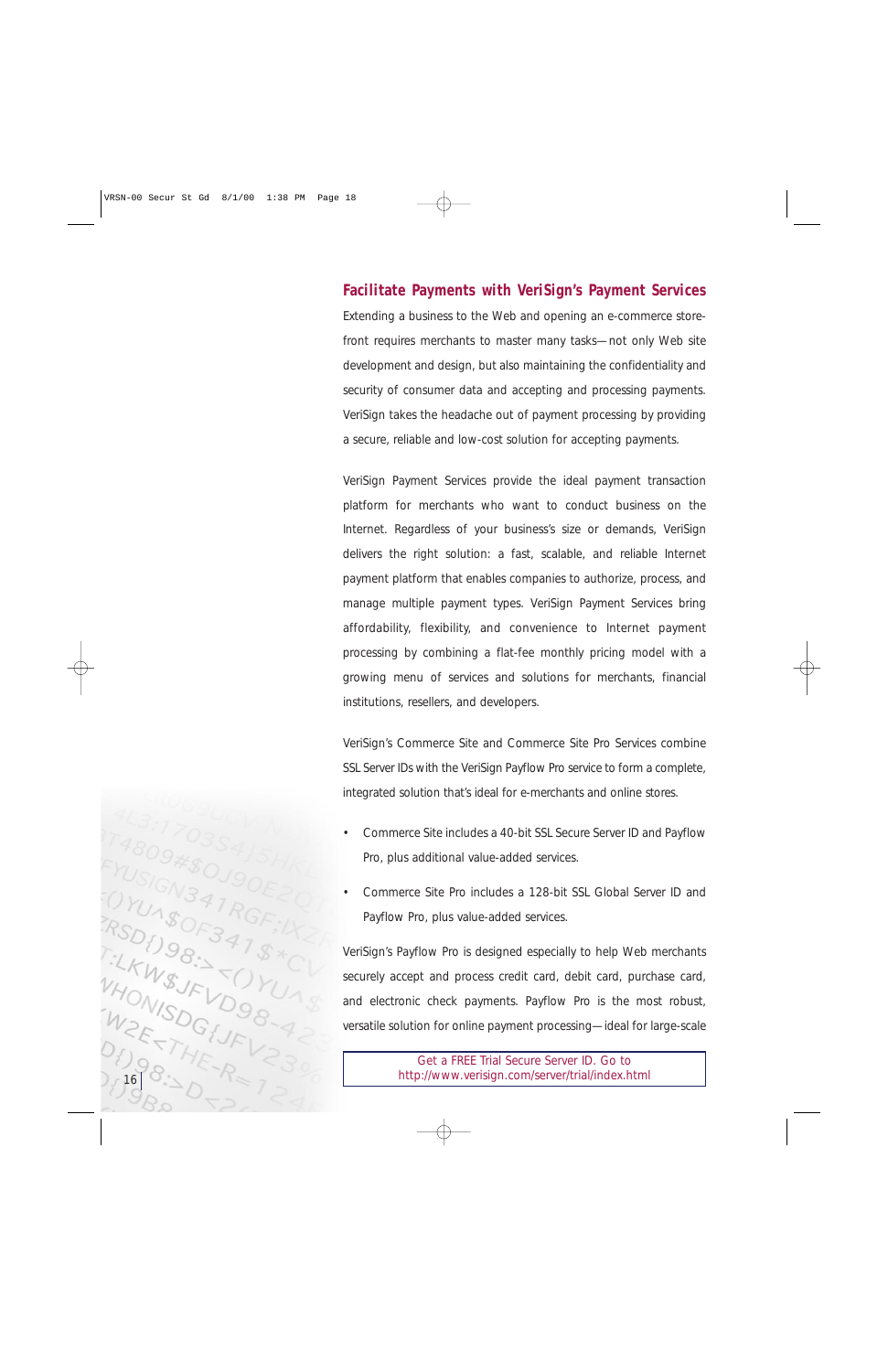e-commerce merchants that require peak performance and complete customizability. Payflow Pro enables payment processing through a small SSL TCP/IP-enabled client that controls communications between merchants' applications and the Payflow platform. Designed for scalability and reliability, Payflow Pro creates a dedicated SSL TCP/IP level communication thread for each transaction between the client and the server. Payflow Pro is downloadable as a Software Development Kit (SDK) or comes pre-integrated with most shopping carts and e-commerce platforms.

See and try VeriSign Payment Services at http://www.verisign.com/ payment/seetrybuy.html .

![](_page_18_Picture_2.jpeg)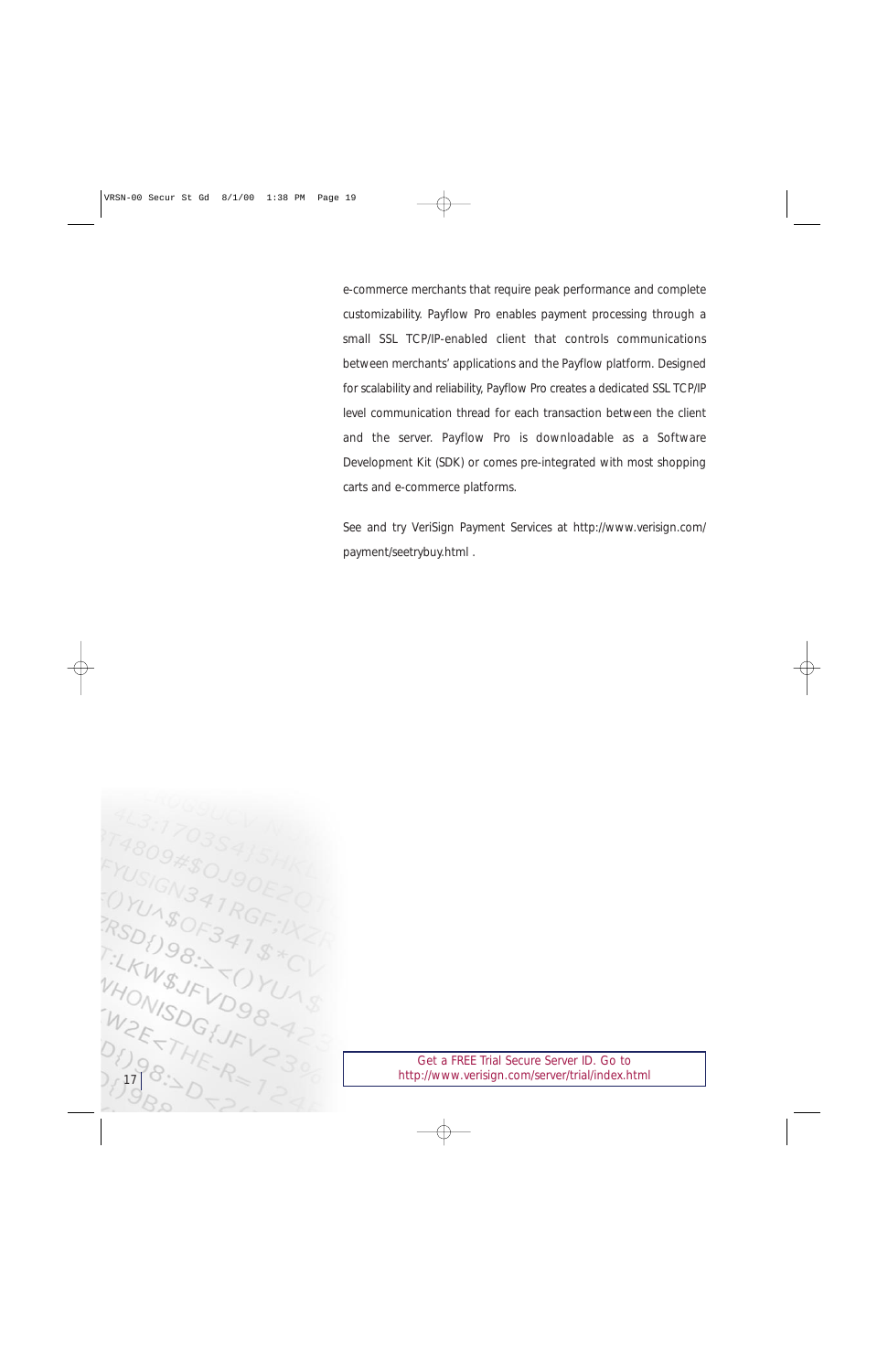## Try a VeriSign Secure Server ID for free

As part of a special offer from VeriSign, you can secure your Web site for a free two-week trial. To apply immediately for your free trial 40-bit SSL Secure Server ID, please visit http://www.verisign.com/ server/trial/index.html now. You can complete the entire enrollment process online in about 15 minutes and immediately begin using your trial Secure Server ID.

![](_page_19_Picture_2.jpeg)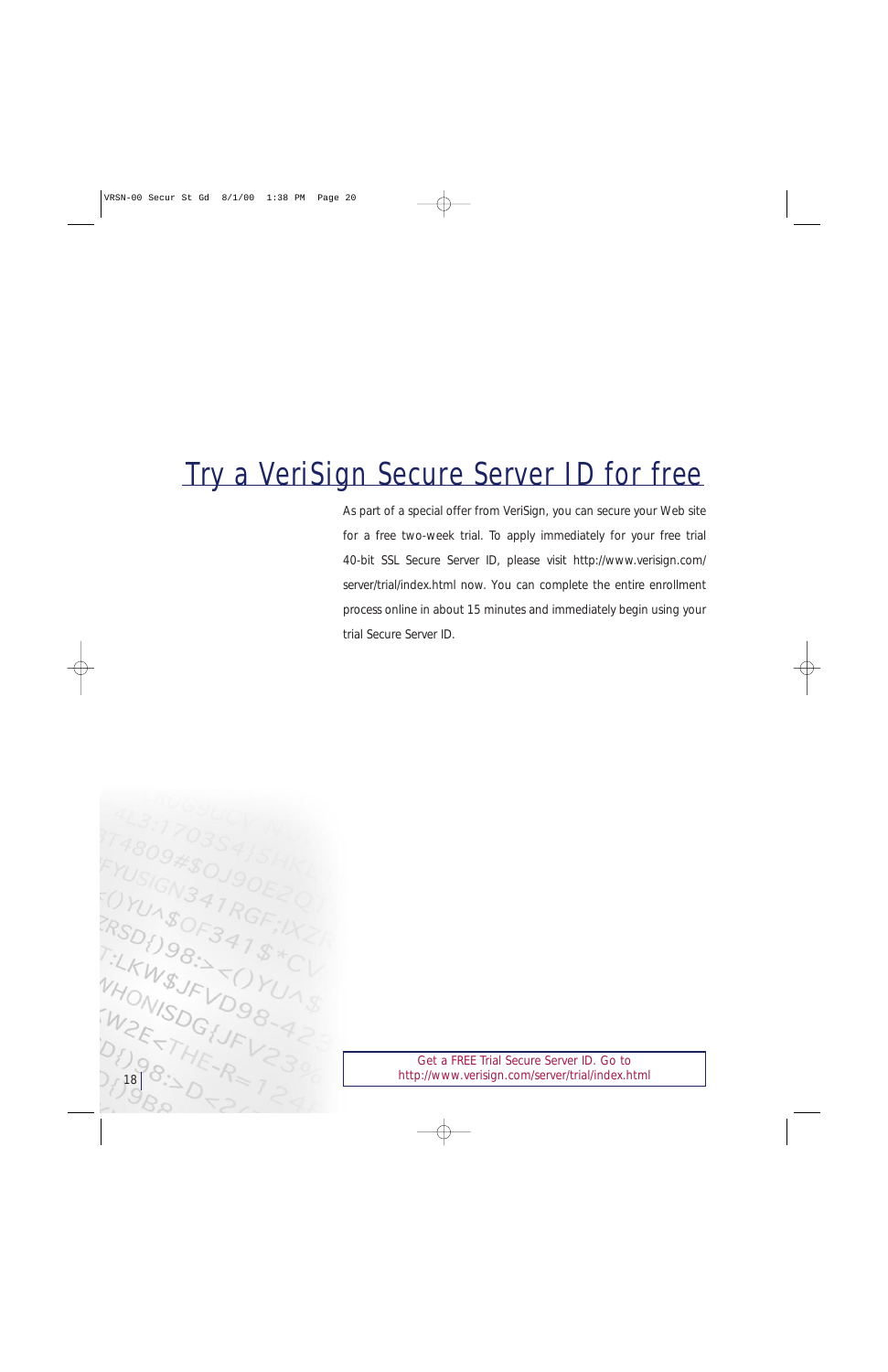## Step-by-step instructions

You can purchase a one-year full-service Secure Server ID as part of VeriSign's Secure Site or Commerce Site Services from VeriSign by visiting http://www.verisign.com/server. The application process takes about 15 minutes. In one to three days, after VeriSign has verified your credentials, you will receive your Secure Server ID via e-mail. Simply install the Secure Server ID on your server, and then immediately begin conducting transactions online—with the confidence that you and your customers are protected.

The U.S. Department of Commerce requires your company to qualify before buying the 128-bit SSL encryption power of Global Server IDs, included with Secure Site Pro and Commerce Site Pro Services. All companies within the United States are eligible for Global Server IDs. The U.S. Government determines the categories of companies that can implement the powerful 128-bit SSL encryption technology of Global Server IDs outside the U.S. and across U.S. borders. New regulations make Global Server IDs available to a wider group of customers than ever before: any company or organization around the world may purchase a Global Server ID, with the following exceptions:

![](_page_20_Picture_3.jpeg)

![](_page_20_Picture_4.jpeg)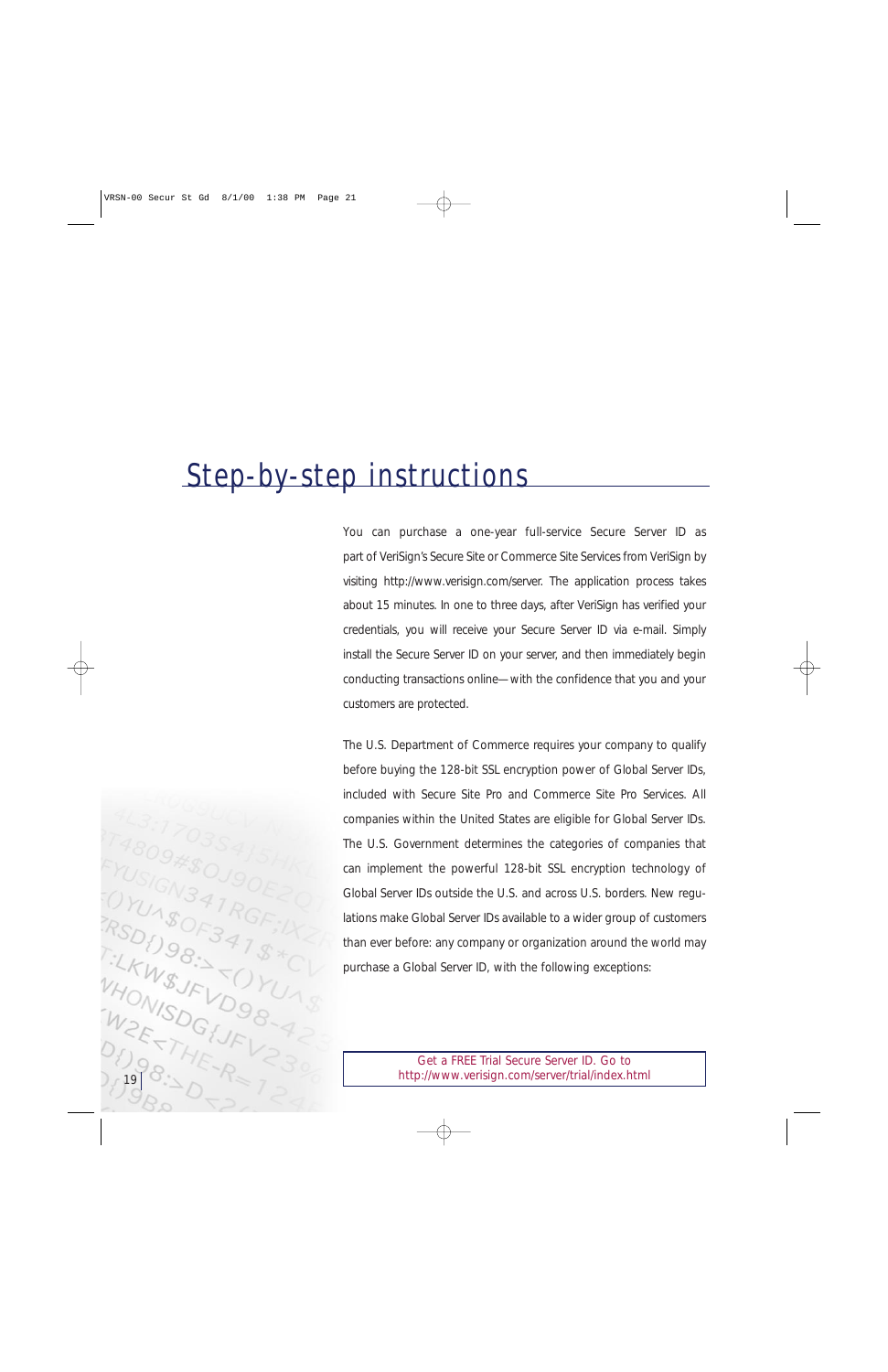- Persons listed on the U.S. Government's Denied Person's List
- Customers located in the following countries: Afghanistan (Taliban-controlled areas), Cuba, Iran, Iraq, Libya, North Korea, Serbia, Sudan, and Syria.

#### **Before you begin**

Before beginning VeriSign's online enrollment, check to make sure you are ready to proceed:

- **Install server software**—Nearly all brands support VeriSign Secure Server IDs. The server on which the 128-bit Global Server ID can run server software from any non-U.S. software vendor, or software from a U.S. software vendor properly classified by the U.S. Department of Commerce, including:
	- Apache-SSL
	- **BEA WebLogic**
	- C2Net Apache Stronghold
	- Compaq/Tandem iTP Webserver
	- Covalent Raven
	- Hewlett Packard Virtual Vault (with Netscape Enterprise)
	- IBM http Server/Webphone 1.3.3.1 and 1.3.6
	- iPlanet Servers
	- Lotus Domino 4.6.2 and later
	- Microsoft IIS 3.0 and later
	- Mod-SSL
	- Nanoteq Netseq server
	- Netscape Suite Spot servers, 3.0 or later, including Netscape Enterprise 3.0+ and Netscape Proxy Server 3.0 or later, 2.0
	- O'Reilly WebSite Pro v.2.5 and up
	- Red Hat Professional 6.1
	- Zeus

Check with your vendor to be sure yours will.

![](_page_21_Picture_23.jpeg)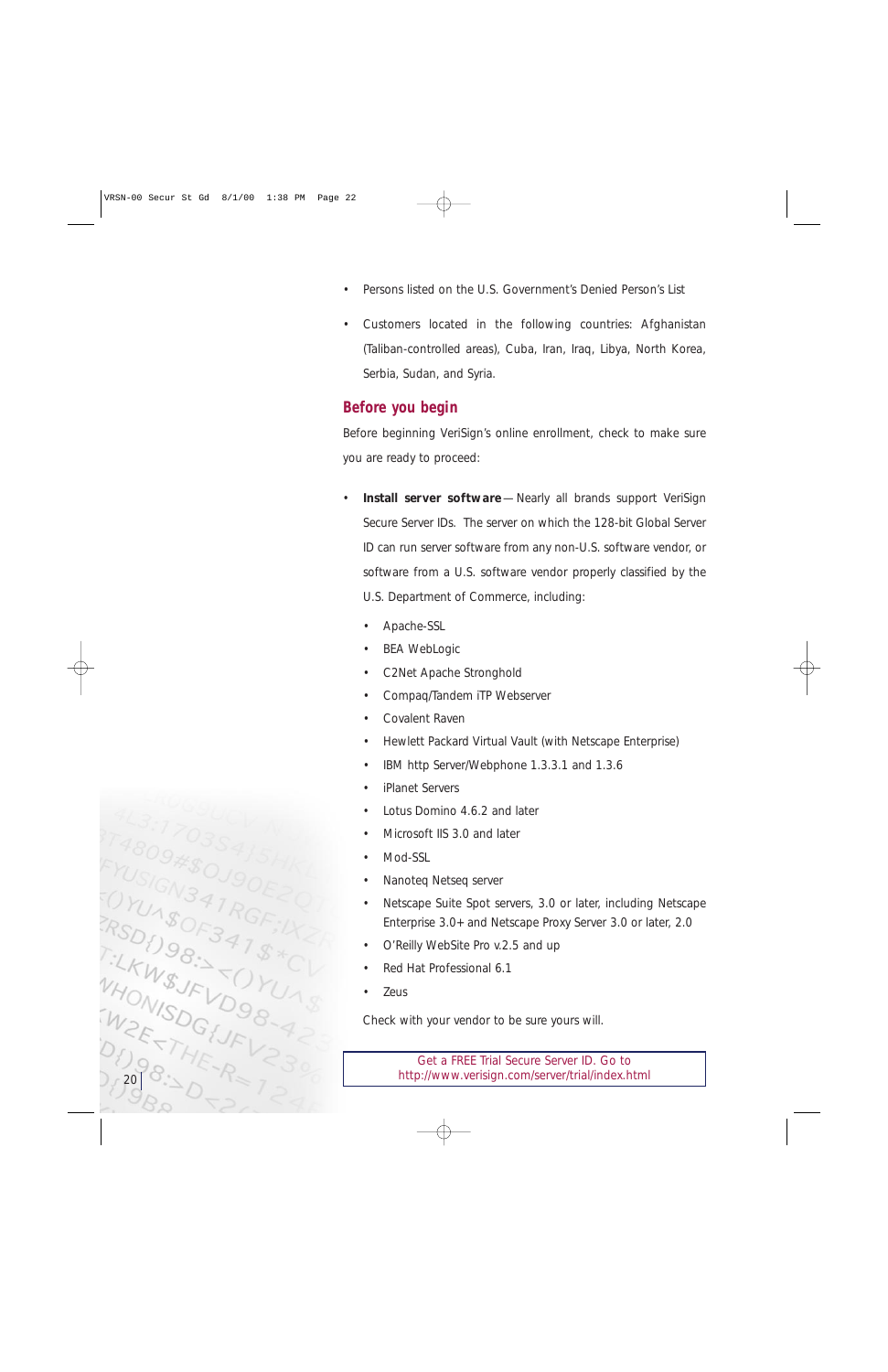- **Register your domain name**—If you haven't already, register your URL at http://www.networksolutions.com or a local equivalent.
- **Confirm firewall configuration** Secure Server ID enrollment requires that you can make both HTTP and HTTPS connections to VeriSign's Web site.
- **Prepare payment**—If you are applying for a free 14-day trial Secure Server ID, no payment is necessary. If you are purchasing a one-year, full-service Server ID, you can pay with a purchase order, check, wire transfer, or an American Express, Visa, Mastercard, or Discover card.
- **Review legal agreement** —In the process of enrolling, you will need to sign the VeriSign Secure Server Subscriber Agreement. To review it in advance, see http://www.verisign.com/repository/SUBAGR.html
- Gather proof of right documents Before issuing your Secure Server ID, VeriSign must confirm that your company is legitimate and is registered with the proper government authorities. If you have a Dun & Bradstreet DUNS number, simply supply your number. International DUNS numbers must be in the Dun & Bradstreet database for at least two months before VeriSign can verify the information. If you do not have a DUNS number, either go to http://www.dnb.com and apply for one, or submit a hard copy of at least one of the following filed documents for your company: articles of incorporation, partnership papers, business license, or fictitious business license. All documents must be in English.
- **Select an option for obtaining payment** Collecting credit card payments—in person or via the phone or Web—always involves two steps. First, obtain the credit card number from the

![](_page_22_Picture_7.jpeg)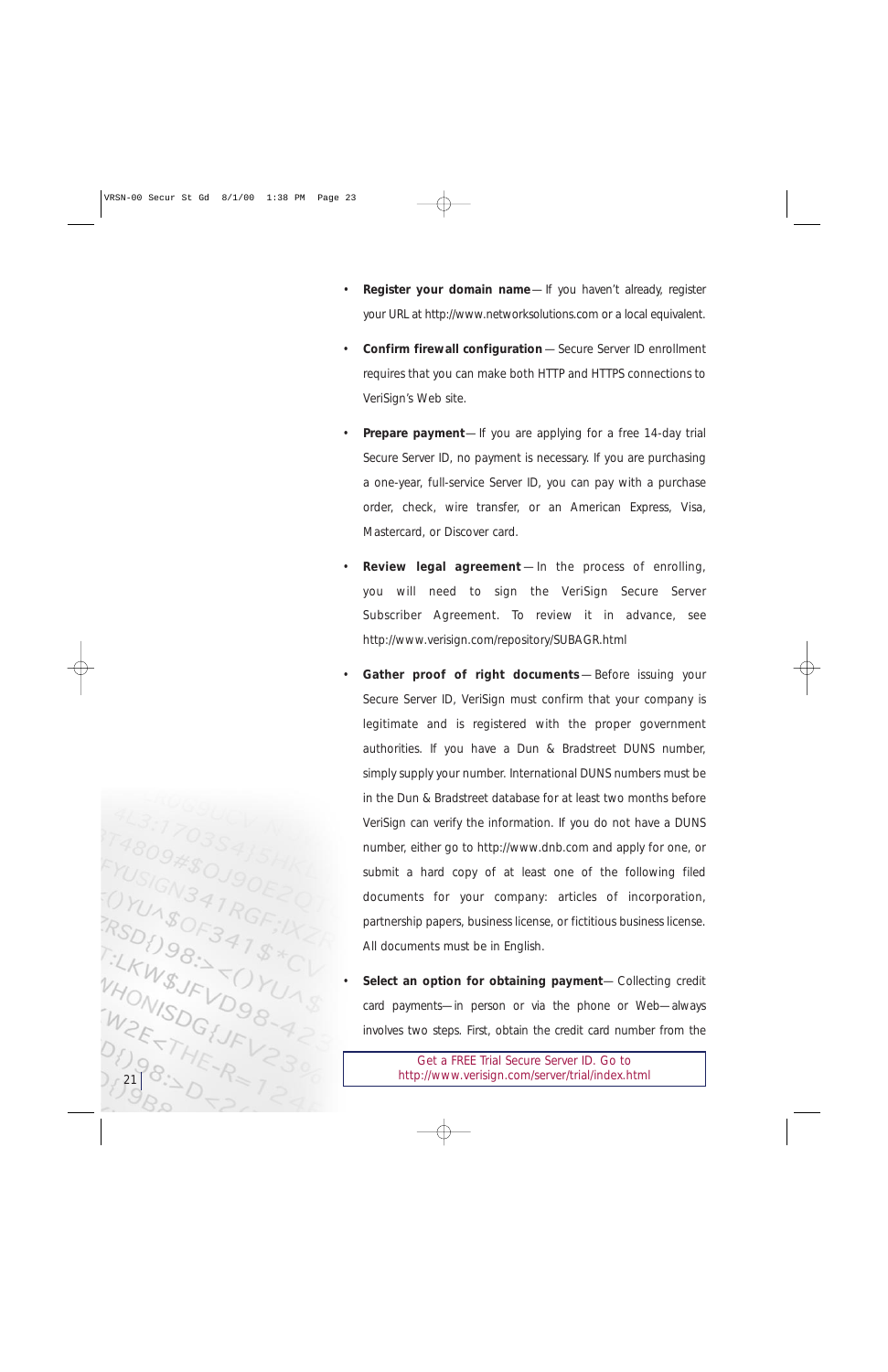customer. Second, secure payment from an acquiring processor on behalf of the credit card issuing bank. When your business uses a Server ID to obtain billing information from your customers, you have two options for collecting payments from the acquiring processor: traditional phone-in, or online processing.

### **Obtain your Server ID**

To complete your Server ID enrollment, please visit http://www.verisign.com/server. There you will be instructed to complete the following steps.

### **1. Generate Certificate Signing Request**

Follow the instructions in your server software manual, or online at http://digitalid.verisign.com/server/enrollStep3.htm, to create a Certificate Signing Request (CSR) and a key pair. After the server software creates the two files, make backup copies of them on a floppy disk, and store the disk in a secure location. This is important: If your private key is lost, VeriSign will not be able to recover it for you.

### **2. Submit the Certificate Signing Request (CSR) to VeriSign**

Open the CSR file in a text editor, such as WordPad, NotePad, or Textpad. Do not use a word processing application such as Microsoft Word or Adobe FrameMaker.

Select the text in the CSR, beginning with and including:

—-BEGIN NEW CERTIFICATE REQUEST—-

and ending with

—-END NEW CERTIFICATE REQUEST—-

Copy and paste the CSR into the VeriSign online enrollment form for the trial or the one-year subscription. Click the Submit button.

![](_page_23_Picture_13.jpeg)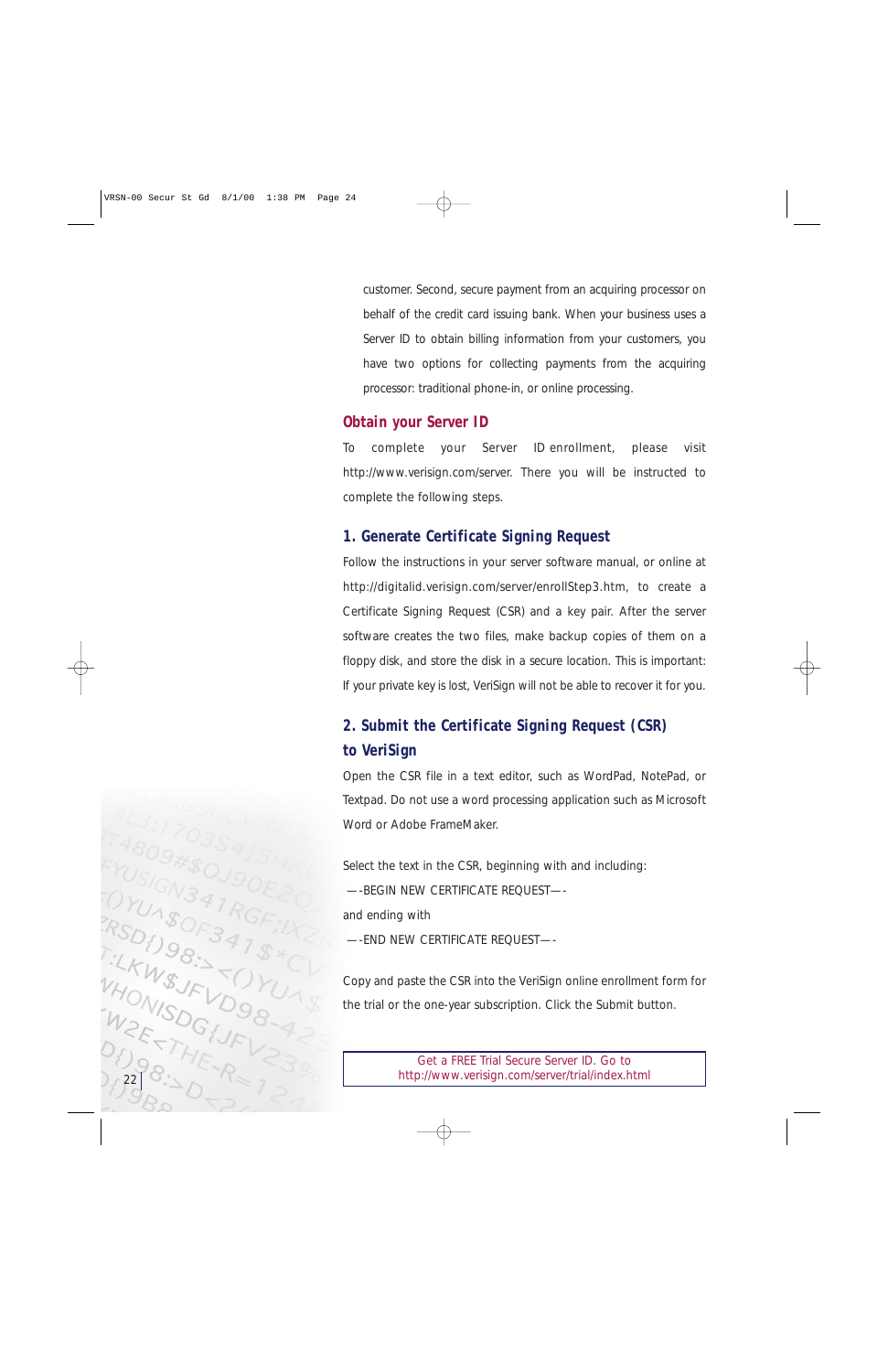#### **3. Complete application**

Fill out the online application form with information about your company and contacts.

The technical contact must be authorized to run and maintain your secure Web server and must be employed by your organization. If you access the Web through an Internet Service Provider (ISP), the ISP may complete the CSR for you and serve as the technical contact, and you can then enroll. If your ISP does not offer VeriSign IDs, refer it to www.verisign.com/isp/index.html for information about VeriSign's Secure Site ISP Program.

The organizational contact must be authorized to make binding agreements, such as the Secure Server Service Agreement, and must be employed by your organization. It is best to select a different person from the technical contact.

The billing contact will receive invoices. This can be the same person as the technical or organizational contact.

### **4. Authentication takes 1-3 days**

Within a few hours of receiving your application, VeriSign will send a confirming e-mail to your technical and organizational contacts. The e-mail will include a URL where you can check the status of your application, as well as a Personal Identification Number (PIN) you will need to view the status.

If the information you submitted is complete, your technical contact and organizational contact will receive your Server ID by e-mail in 1–3 working days.

### **5. Install your Server ID**

When you receive your Server ID, make a backup copy of it and store

![](_page_24_Picture_11.jpeg)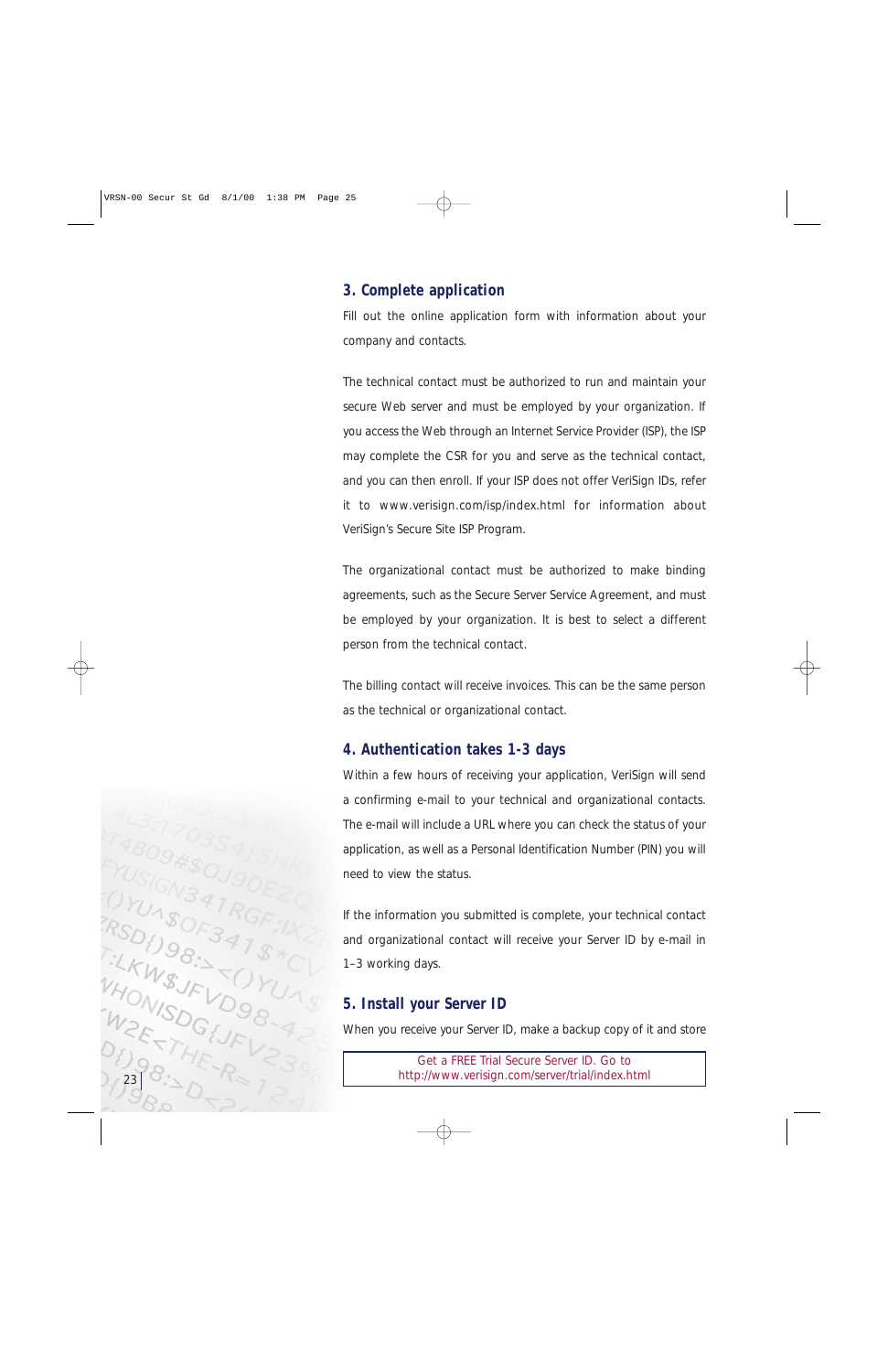it on a labeled floppy disk, noting the date you received it. Store the floppy disk in a secure place. To install your Server ID, follow the instructions in your server software documentation for digital certificates.

### **6. Enable SSL on your server**

Consult your server software manual to enable SSL. The process should take approximately five minutes.

### **7. Post the Secure Site Seal on all your secure pages**

You should receive a file of the Seal, complete with instructions on how to install it, via e-mail shortly after completing the enrollment process. You can also find downloadable Seal files and instructions at http://www.verisign.com/server/prg/seal/install.html

NOTE: SSL imposes some performance overhead. Therefore, most server software applications allow you to apply SSL selectively to Web pages that require encryption, such as payment pages. There is no benefit from applying SSL to product information pages, for example.

![](_page_25_Picture_6.jpeg)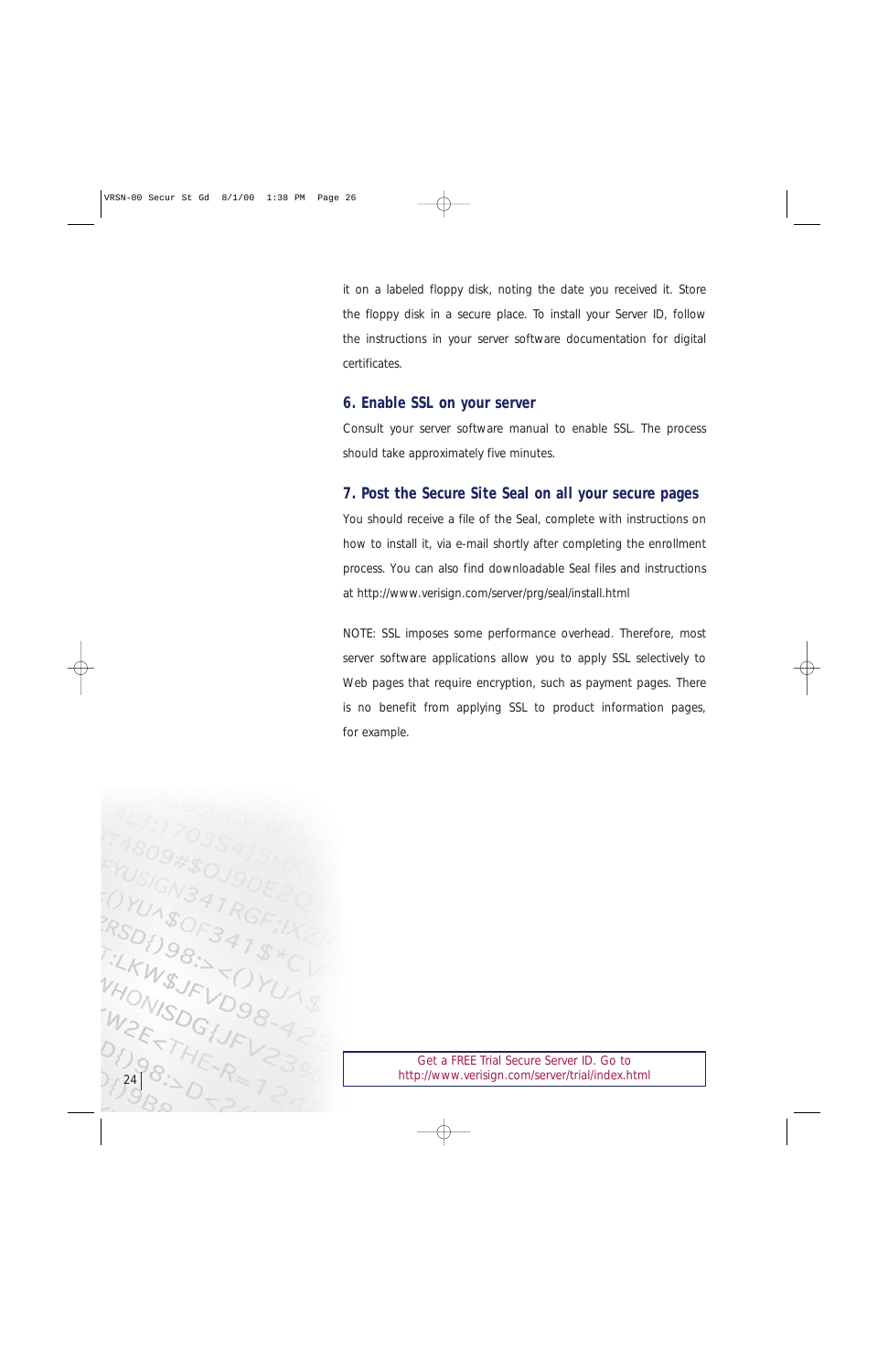#### **Options for obtaining payment**

Congratulations! You can now offer secure transactions to your online customers:

**Traditional phone-in.** If your business already collects credit card payments from person-to-person or telephone sales, you are probably using this method currently. Simply read each customer's card number from your Internet order form and transmit it to the processor using a point-of-sale (POS) terminal.

If your business is not yet set up to collect credit card payments, contact a merchant services company, such as First Data Corporation Web Info. Merchant service companies generally charge a nominal set-up fee, also called an underwriting fee, and then charge a percentage of each transaction.

**Online processing.** Most leading credit card processors offer their merchants the option to collect payments online. The paymentenabling software needed for these transactions depends on the system that the credit card service provider uses.

Payflow<sup>SM</sup> Payment Services provide high-quality, low-cost payment connectivity between buyers, sellers, and financial networks. Payflow Services bring the Internet's "anyone-to-anyone" ease of connectivity to the payments industry. Using Payflow, a merchant can connect to any bank, transaction service, or form of payment without worrying about the underlying technology. Customers can pay with a variety of financial instruments, including checking accounts, savings accounts, and credit cards, quickly and simply. See http://www.verisign.com/ payment/index.html for more information. VeriSign Payflow Pro service is also available, along with SSL Server IDs and additional value-added e-commerce features, as part of Commerce Site and Commerce Site Pro Services. See http://www.verisign.com/server/index.html.

![](_page_26_Picture_7.jpeg)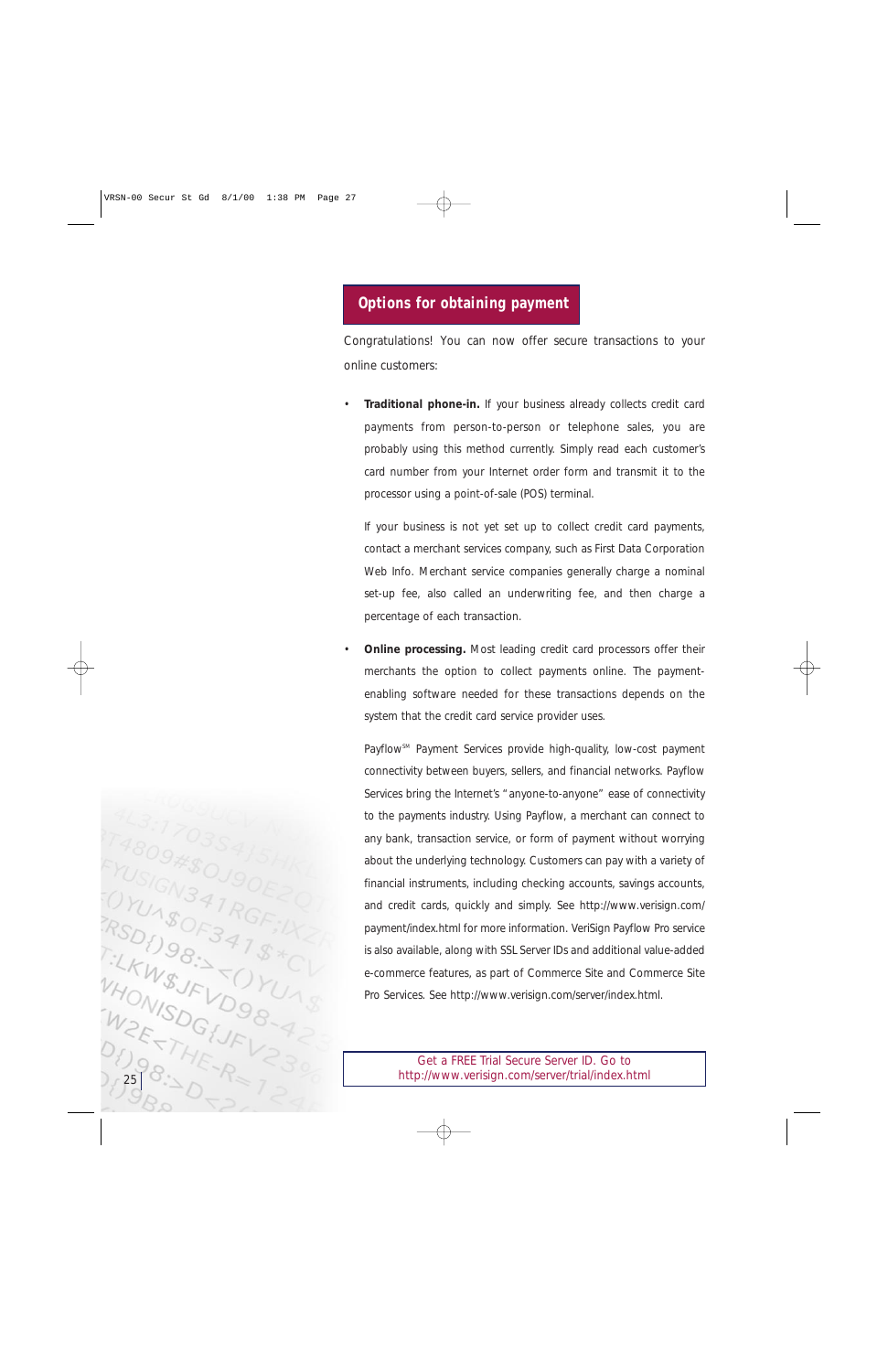The SET (Secure Electronic Transactions) protocol allows you to collect online payments from credit card companies with the same level of security provided by SSL. With SET, the credit card company or other financial institution issues you a digital certificate that allows you to receive direct payments electronically. Your SET merchant's digital certificate tells your customers that you are approved to accept credit cards, in the same way your POS terminal and credit card decals assure customers during in-person payment transactions. For mor e information on using SET, visit http://www.verisign.com/set/.

![](_page_27_Picture_1.jpeg)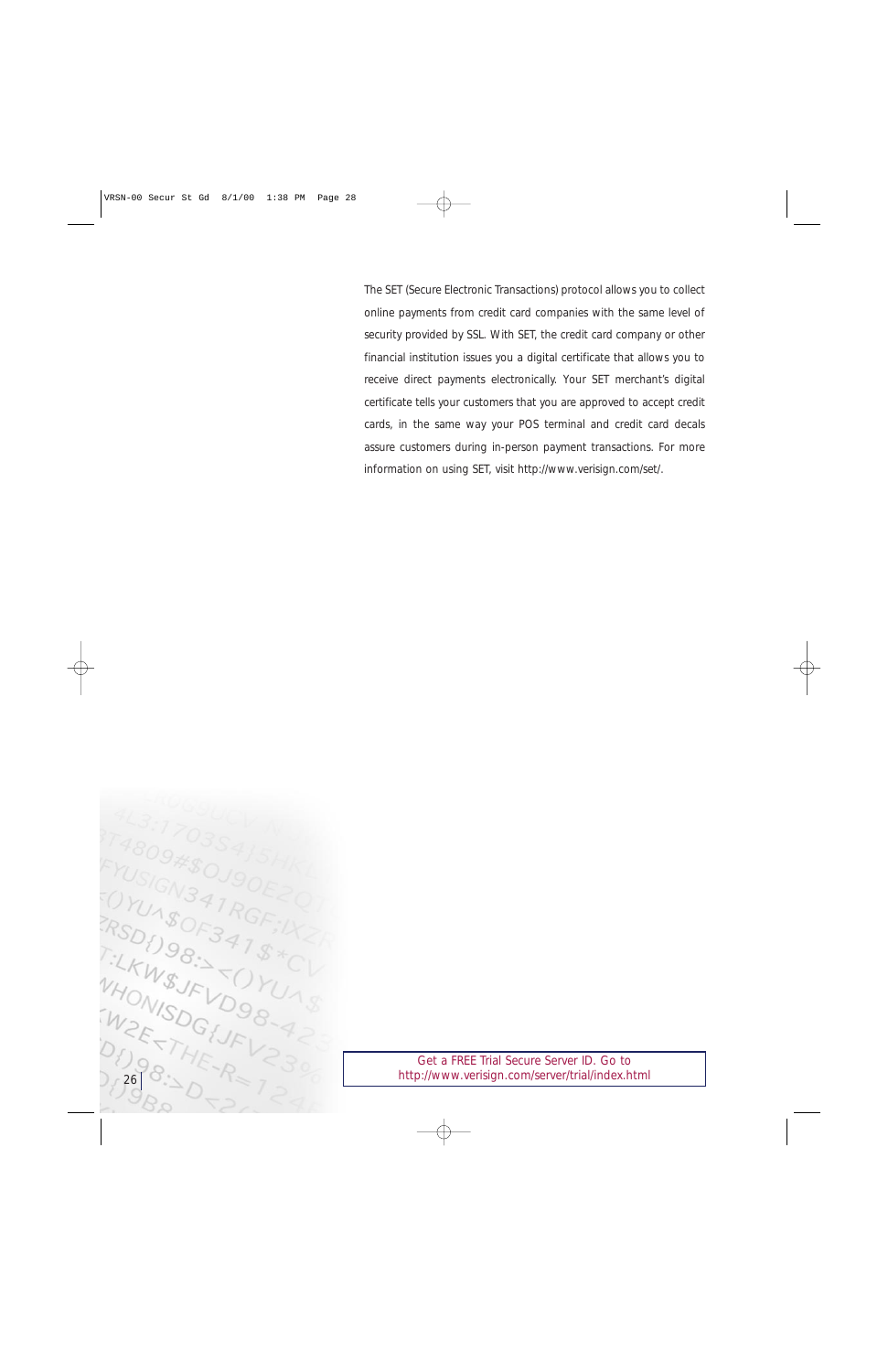## Conclusion

**VeriSign Server IDs are a proven solution, working today on more than 300,000 Web sites worldwide, including all of the Fortune 500 companies with a Web presence. Join them today, and expand your market by securing your online business. For a free 14-day trial Secure Server ID, visit http://www.verisign.com /server/trial/index.html**

With its worldwide reach, the Web is a lucrative distribution channel with unprecedented potential. By setting up an online storefront, businesses can reach the millions of people around the world already using the Internet for transactions. And by ensuring the security of online payments, businesses can minimize risk and reach a far larger market: the 85 percent of Internet users who still hesitate to shop online because of security concerns.

A VeriSign Server ID enables you to immediately begin conducting online business securely, with authentication, message privacy, and message integrity. As a result, you can minimize risk, win customer confidence, and, ultimately, gain a competitive edge.

> Get a FREE Trial Secure Server ID. Go to http://www.verisign.com/server/trial/index.html

 $\mathcal{S}_{\cdot}$ 

ru<br>Or<br>ESL<br>ELR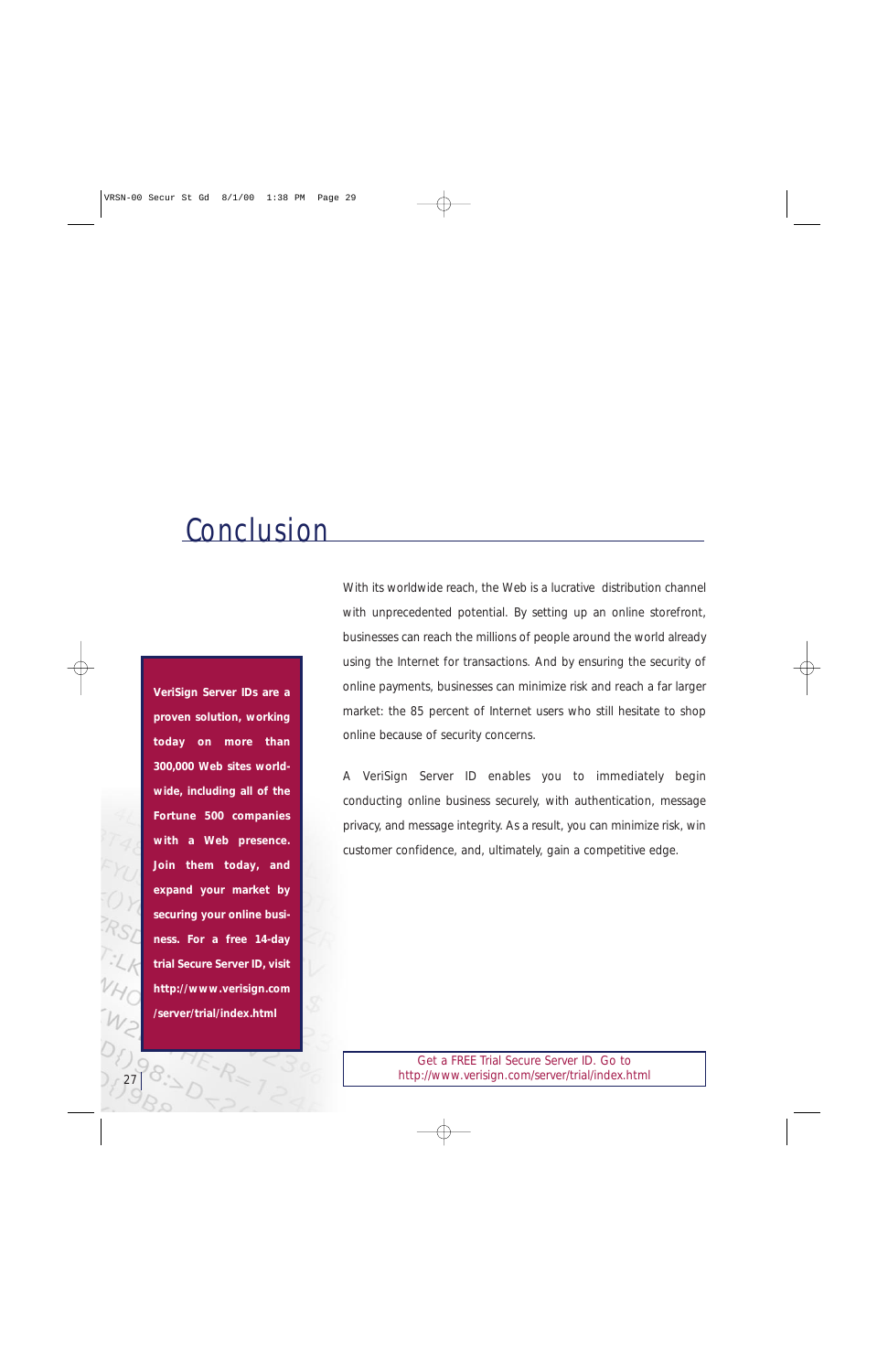# Appendix: How digital certificates work

In physical transactions, the challenges of identification, authentication, and privacy are solved with physical marks, such as seals or signatures. In electronic transactions, the equivalent of a seal must be coded into the information itself. By checking that the electronic "seal" is present and has not been broken, the recipient can confirm the identity of the message sender and ensure that the message content was not altered in transit. To create an electronic equivalent of physical security, VeriSign uses advanced cryptography.

Throughout history, most private messages were kept secret with single key cryptography. Single key cryptography is the way that most secret messages have been sent over the centuries. In single key cryptography, there is a unique code (or key) for both encrypting and decrypting messages. Single key cryptography works as follows:

Suppose Bob has one secret key. If Alice wants to send Bob a secret message:

- 1. Bob sends Alice a copy of his secret key
- 2. Alice encrypts a message with Bob's secret key
- 3. Bob decrypts the message with his secret key

Unfortunately, this method has several problems. First, Bob must find a secure method of getting his secret key to Alice. If the secret key is intercepted, all of Bob's communications are compromised. Second, Bob needs to trust Alice. If Alice is a double agent, she may give Bob's secret key to his enemies. Or, she may read Bob's other private messages or even imitate Bob. Finally, if you have an organization with people who need to exchange secret messages, you will either need to have thousands (if not millions) of secret keys, or you will need to rely on a smaller number of keys, which opens the door to compromise.

VeriSign Server ID technology employs the more advanced public-key cryptography, which does not involve the sharing of secret keys. Rather than using the same key to both encrypt and decrypt data, a Server ID technology employs the more auvanced pair of some key to both encrypt and decrypt data,<br>a Server ID uses a matched pair of keys that uniquely complement each other. When a message is encrypted by one key, only the other key can decrypt it.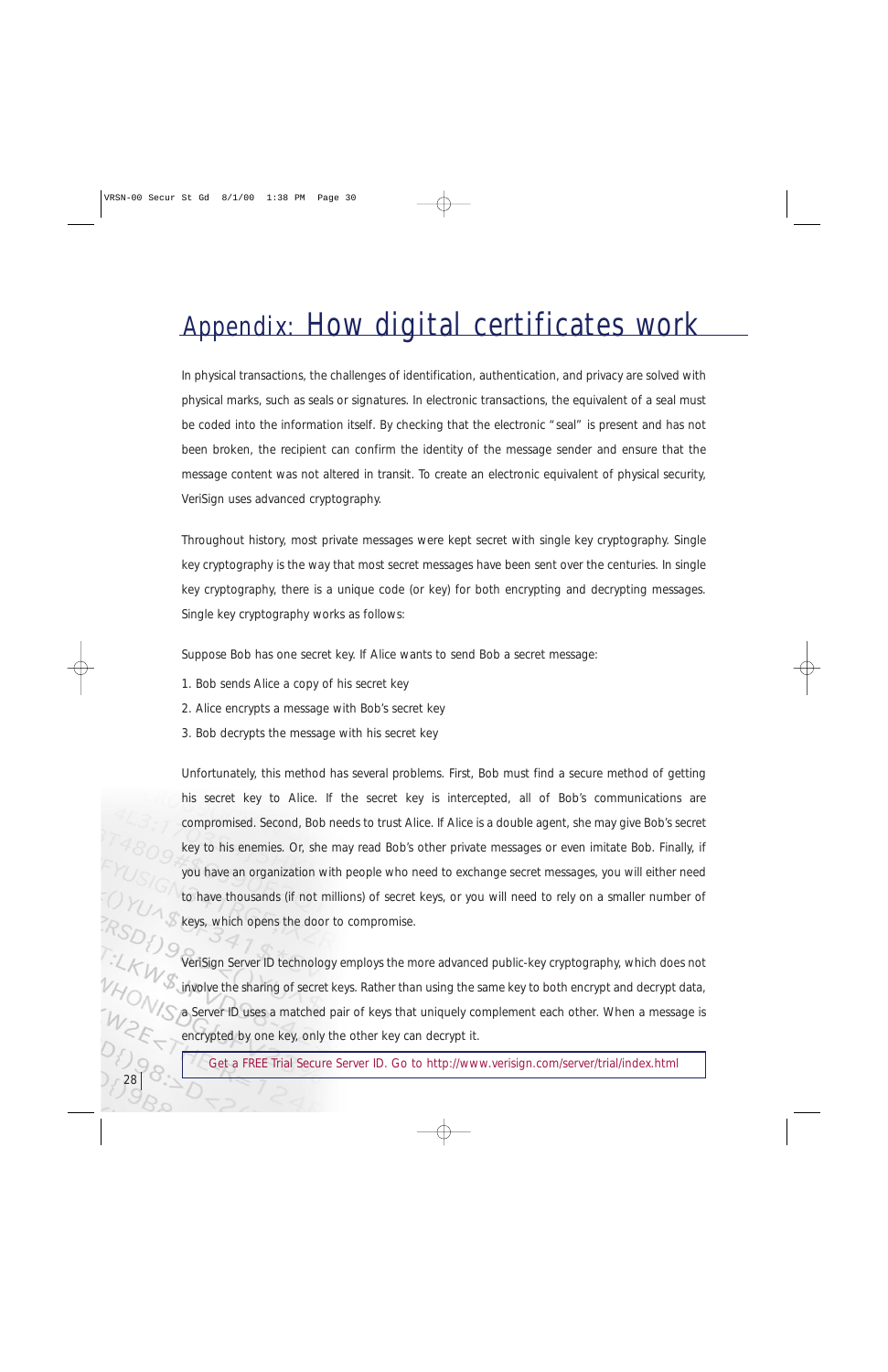### Appendix: continued

When a key pair is generated for your business, your "private key" is installed on your server; nobody else has access to it. Your matching "public key," in contrast, is freely distributed as part of your Server ID. You can share it with anyone, and even publish it in directories. Customers or correspondents who want to communicate with you privately can use the public key in your Server ID to encrypt information before sending it to you. Only you can decrypt the information, because only you have your private key.

Your VeriSign Server ID contains your name and identifying information, your public key, and VeriSign's own digital signature as certification. It tells customers and correspondents that your public key belongs to you.

For a detailed explanation of Public Key Infrastructure and cryptography, go to https://www.verisign.com/cgibin/clearsales\_cgi/leadgen.htm?form\_id=0152&toc=w02850257015 2000&email= on the Web.

![](_page_30_Picture_4.jpeg)